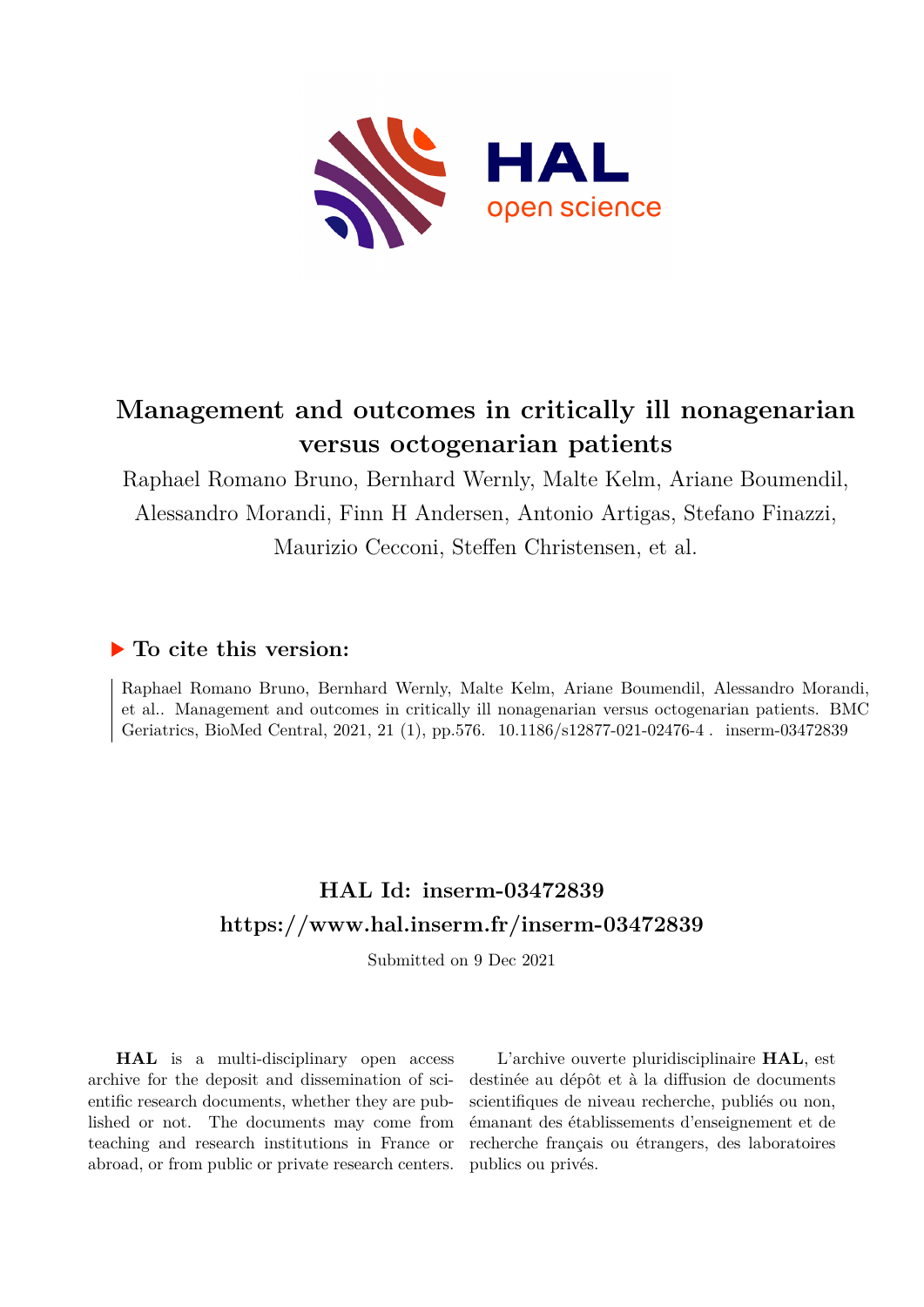## **RESEARCH CHEAR CHEAR CHEAR CHEAR CHEAR CHEAR CHEAR CHEAR CHEAR CHEAR CHEAR CHEAR CHEAR CHEAR CHEAR CHEAR CHEAR**

# **BMC Geriatrics**

# Management and outcomes in critically ill nonagenarian versus octogenarian patients



Raphael Romano Bruno<sup>1†</sup>, Bernhard Wernly<sup>2,3†</sup>, Malte Kelm<sup>1,4</sup>, Ariane Boumendil<sup>5</sup>, Alessandro Morandi<sup>6,7</sup>, Finn H. Andersen<sup>8,9</sup>, Antonio Artigas<sup>10</sup>, Stefano Finazzi<sup>11</sup>, Maurizio Cecconi<sup>12</sup>, Steffen Christensen<sup>13</sup>, Loredana Faraldi<sup>14</sup>, Michael Lichtenauer<sup>15</sup>, Johanna M. Muessig<sup>1</sup>, Brian Marsh<sup>16</sup>, Rui Moreno<sup>17</sup>, Sandra Oeyen<sup>18</sup>, Christina Agvald Öhman<sup>19</sup>, Bernardo Bollen Pinto<sup>20</sup>, Ivo W. Soliman<sup>21</sup>, Wojciech Szczeklik<sup>22</sup>, Andreas Valentin<sup>23</sup>, Ximena Watson<sup>24</sup>, Susannah Leaver<sup>25</sup>, Carole Boulanger<sup>26</sup>, Sten Walther<sup>27</sup>, Joerg C. Schefold<sup>28</sup>, Michael Joannidis<sup>29</sup>, Yuriy Nalapko<sup>30</sup>, Muhammed Elhadi<sup>31</sup>, Jesper Fjølner<sup>32</sup>, Tilemachos Zafeiridis<sup>33</sup>, Dylan W. De Lange<sup>21</sup>, Bertrand Guidet<sup>5,34,35</sup>, Hans Flaatten<sup>36,37</sup>, Christian Jung<sup>1\*</sup> and on behalf of the VIP2 study group

## Abstract

**Background:** Intensive care unit (ICU) patients age 90 years or older represent a growing subgroup and place a huge financial burden on health care resources despite the benefit being unclear. This leads to ethical problems. The present investigation assessed the differences in outcome between nonagenarian and octogenarian ICU patients.

Methods: We included 7900 acutely admitted older critically ill patients from two large, multinational studies. The primary outcome was 30-day-mortality, and the secondary outcome was ICU-mortality. Baseline characteristics consisted of frailty assessed by the Clinical Frailty Scale (CFS), ICU-management, and outcomes were compared between octogenarian (80–89.9 years) and nonagenarian (> 90 years) patients. We used multilevel logistic regression to evaluate differences between octogenarians and nonagenarians.

Results: The nonagenarians were 10% of the entire cohort. They experienced a higher percentage of frailty (58% vs 42%;  $p < 0.001$ ), but lower SOFA scores at admission (6 + 5 vs. 7 + 6;  $p < 0.001$ ). ICU-management strategies were different. Octogenarians required higher rates of organ support and nonagenarians received higher rates of lifesustaining treatment limitations (40% vs. 33%;  $p < 0.001$ ). ICU mortality was comparable (27% vs. 27%;  $p = 0.973$ ) but a higher 30-day-mortality (45% vs. 40%;  $p = 0.029$ ) was seen in the nonagenarians. After multivariable adjustment nonagenarians had no significantly increased risk for 30-day-mortality (aOR 1.25 (95% CI 0.90–1.74;  $p = 0.19$ )).

Conclusion: After adjustment for confounders, nonagenarians demonstrated no higher 30-day mortality than octogenarian patients. In this study, being age 90 years or more is no particular risk factor for an adverse outcome. This should be considered– together with illness severity and pre-existing functional capacity - to effectively guide triage decisions.

## Trial registration: [NCT03134807](https://www.clinicaltrials.gov/ct2/show/NCT03134807) and [NCT03370692.](https://www.clinicaltrials.gov/ct2/show/NCT03370692)

Keywords: Octogenarians, Nonagenarians, Frailty, Intensive care medicine, Outcome

<sup>1</sup>Department of Cardiology, Pulmonary Diseases, and Vascular Medicine, Medical Faculty, Heinrich Heine University of Duesseldorf, Moorenstraße 5, 40225 Duesseldorf, Germany

Full list of author information is available at the end of the article



<sup>©</sup> The Author(s), 2021 **Open Access** This article is licensed under a Creative Commons Attribution 4.0 International License, which permits use, sharing, adaptation, distribution and reproduction in any medium or format, as long as you give appropriate credit to the original author(s) and the source, provide a link to the Creative Commons licence, and indicate if changes were made. The images or other third party material in this article are included in the article's Creative Commons licence, unless indicated otherwise in a credit line to the material. If material is not included in the article's Creative Commons licence and your intended use is not permitted by statutory regulation or exceeds the permitted use, you will need to obtain permission directly from the copyright holder. To view a copy of this licence, visit [http://creativecommons.org/licenses/by/4.0/.](http://creativecommons.org/licenses/by/4.0/) The Creative Commons Public Domain Dedication waiver [\(http://creativecommons.org/publicdomain/zero/1.0/](http://creativecommons.org/publicdomain/zero/1.0/)) applies to the data made available in this article, unless otherwise stated in a credit line to the data.

<sup>\*</sup> Correspondence: [Christian.Jung@med.uni-duesseldorf.de](mailto:Christian.Jung@med.uni-duesseldorf.de) †

<sup>&</sup>lt;sup>+</sup>Raphael Romano Bruno and Bernhard Wernly contributed equally to this work.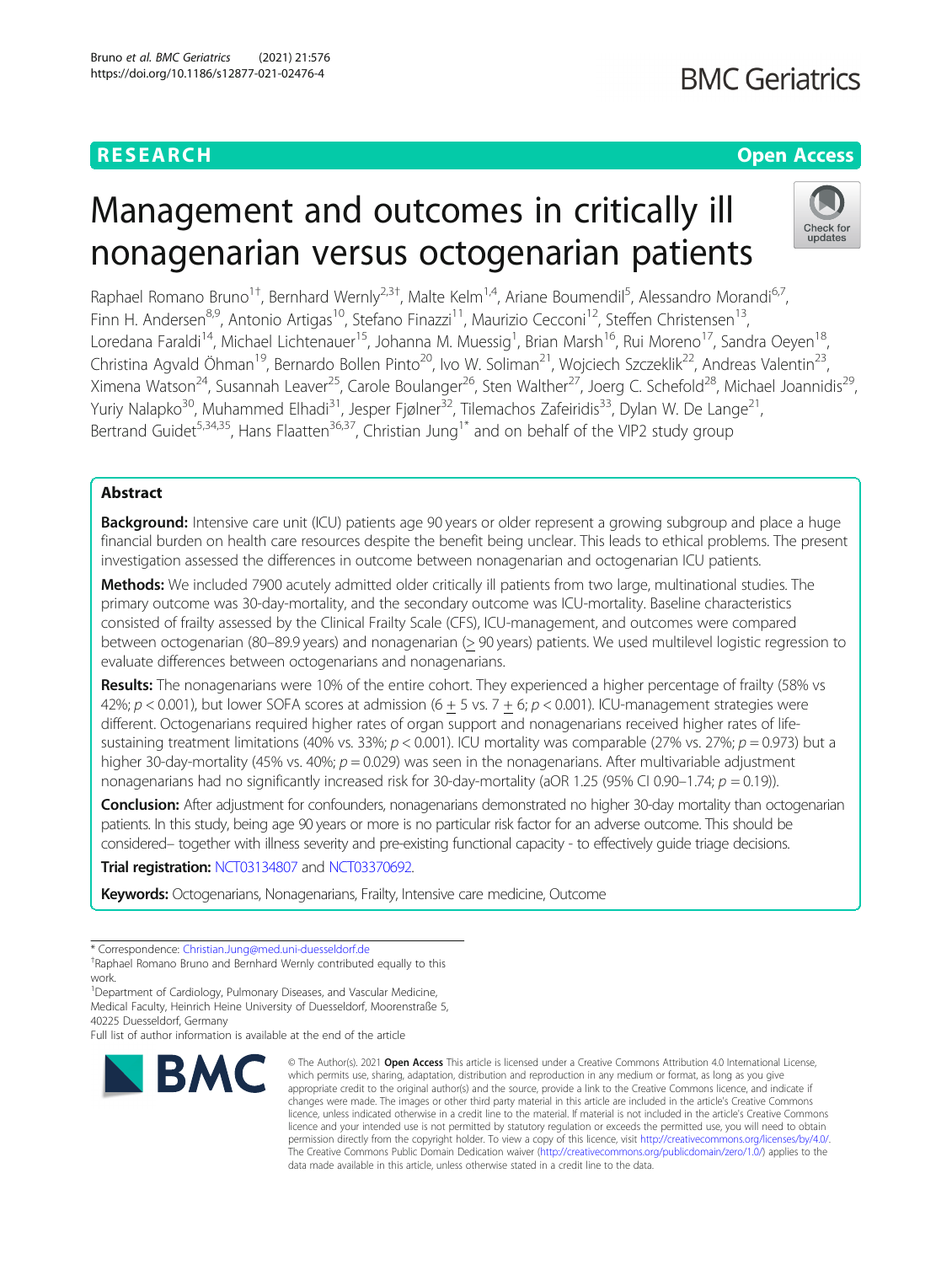#### Introduction

The proportion of older patients has increased significantly over time. In 2030, there will be more than 30 million people over the age of 90 (nonagenarians) in 35 industrialised countries [1]. Consequently, health care providers nowadays perform medical procedures on very old patients (from surgery to oncological therapies), which were previously considered unfeasible because of age or age-related deterioration in physical and mental performance  $[2]$ . Similarly, the rate of older patients ( $> 80$ years) in intensive care units (ICU) is increasing [3–6]. Today, older patients utilise a disproportionate amount of health care resources compared to their relative proportion of the total population [3, 7].

In particular, the extent to which "old age" per se is a risk factor and the extent to which different groups of old patients differ from one another regarding the prognosis is the subject of continuing debate. Older patients suffer worse outcomes than younger patients undergoing intensive care [8, 9], but some studies failed to establish age as an independent predictor of mortality in older ICU patients [10, 11]. However, most prognostic studies demonstrated an almost linear relationship between chronological age and mortality after the age of  $40$  [12]. In this respect, patients ageing 80 years and more represent a particular challenge to intensive care medicine [13, 14]. Still, there are no large studies that further differentiate this group of very old ICU patients and it is unclear if being a nonagenarian is a risk factor for adverse outcomes. We hypothesize that critically ill nonagenarians have an elevated 30-day mortality compared to octogenarians. To address this hypothesis, we performed a retrospective cohort study comprised of two large, multinational prospective observational cohorts [13–15]. This post-hoc analysis combined data from the VIP-1 and VIP-2 studies to compare octoand nonagenarians regarding 30-day mortality (primary outcome) and ICU mortality (secondary outcome), the distribution of risk factors, and the intensive care management [13–15].

#### Methods

#### Study subjects

The very old intensive care patients (VIP) studies, VIP1 and VIP2, were prospective, multi-centre studies, registered on ClinicalTrials.gov (ID: NTC03134807, NCT03370692). Both studies included very old intensive care patients (VIPs), defined as patients admitted to an ICU and aged 80 years or older. The main results from these studies have been published previously [13, 14, 16, 17]. In summary, for both studies, each participating ICU could include either consecutive patients admitted over a six-month period or the first 20 consecutive patients fulfilling the inclusion criteria (all patients aged 80 years or older). The data collection for VIP1 took place between October 2016 and

February 2017 and between May 2018 to May 2019 for VIP2. Both studies used similar inclusion criteria as described elsewhere [13]. Informed consent was obtained from study participants. Local ethical committees might have waived the need of informed consent.

In this post-hoc analysis of these two studies, all patients admitted acutely (non-electively) with complete data on age, gender, clinical frailty score (CFS), sequential organ failure assessment (SOFA) score, and ICU mortality were included. For this study, the elective patients included in VIP1 were excluded as their outcomes differ significantly compared with those admitted acutely, as previously shown  $[18]$ . The primary endpoint of this study was ICU-mortality, and the secondary endpoint was 30-day-mortality.

#### Scales, scores, and limitations in life-sustaining therapy

The SOFA score was recorded on admission; it could be calculated manually or using an online calculator. Frailty was assessed by the clinical frailty scale (CFS). The CSF distinguishes nine classes of frailty from very fit (CFS 1) to terminally ill (CFS 9). The respective visual and simple description for this assessment tool was used with permission [19–21].

The Katz Activities of Daily Living (Katz ADL) scale is a widely used graded instrument to assess disability in chronically ill or older patients. It evaluates six primary and psychosocial functions: bathing, dressing, going to the toilet, transferring, feeding, and continence. The patient receives 1 point for every independent and 0 for every dependent activity  $(6 = \text{independent patient}, 0 =$ very dependent patient). For the patients in the VIP2 trial, disability was defined by Katz ADL score  $\leq 4$ .

For cognitive decline, VIP2 utilised the Short form of Informant Questionnaire on Cognitive Decline in the Elderly (IQCODE). IQCODE is a questionnaire, completed by carers, with 16 questions about cognitive decline over the past 10 years. For each question, 1 to 5 points can be assigned. An average of 3 points per question is considered "normal". A cumulative IQCODE of  $≥3.5$  is regarded as "cognitive decline" [19–21].

The burden of co-morbidity was assessed using the co-morbidity and polypharmacy score (CPS) [22]. The CPS calculates the total number of chronic diagnoses and drugs taken. Standard ICU procedures were also documented.

In addition, limitations of therapy, such as withholding or withdrawing treatment, were recorded. Withholding life-sustaining therapy (e.g. mechanical ventilation, renal replacement therapy, cardiopulmonary resuscitation) was defined as not performing a measure that was indicated; withdrawing was defined as stopping any kind of life-sustaining therapy. All these decisions were at the discretion of the treating physicians and documented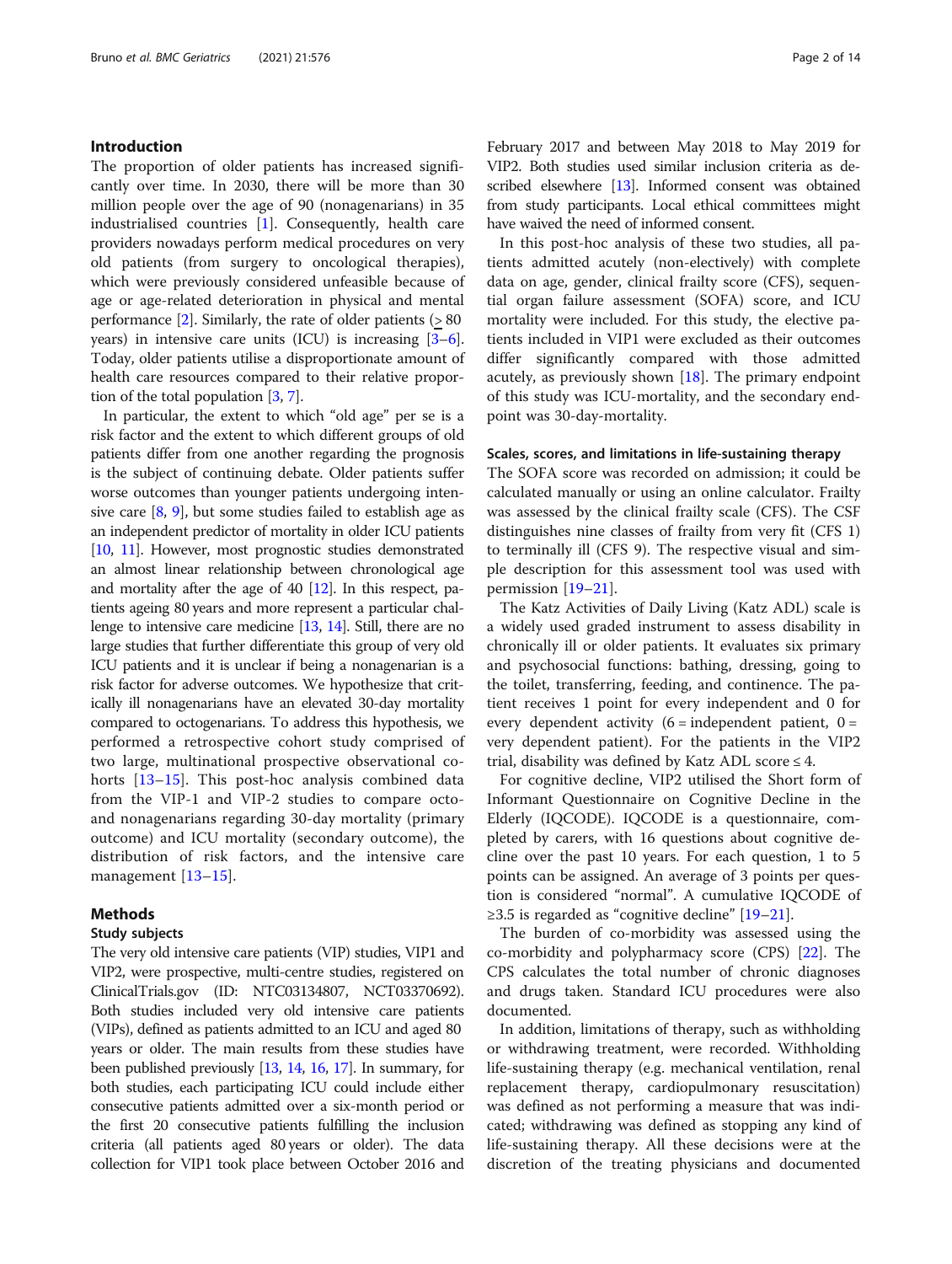according to international recommendations. VIP2 recorded the exact date of treatment limitation, but VIP1 did not give specific details. Thus, the present analysis used withholding or withdrawing treatment as binary information at any time during the ICU-stay.

#### Statistical analysis

Post-hoc power calculations using the 7110 octogenarians and 790 nonagenarians, primary outcome event rates of 40% versus 45%, and an alpha of 0.05, the power of the study to detect differences in 30-day mortality is 77%. Continuous data points are expressed as median ± interquartile range. Differences between independent groups were calculated using the Mann Whitney U-test. Categorical data are expressed as numbers (percentage). The chi-square test was applied to calculate differences between groups. Sensitivity analysis, analysing only patients with SOFA scores below the 75th percentile SOFA score of 10 (i.e. all patients with SOFA < 10) was performed. Univariable and multivariable logistic regression analysis was performed to assess associations with treatment limitations and mortality. Odds ratios (OR) and adjusted odds ratios (aOR) with respective 95% confidence intervals (CI) were calculated. Two sequential random effects, multilevel logistic regression models were used to evaluate the impact of being a nonagenarian on ICU- and 30-days- mortality. All patients with valid data on ICU-mortality were included. First, a baseline model with being nonagenarian as a fixed effect and ICU as random effect (model-1) was fitted. Second, to model-1, patient characteristics (SOFA, CFS, sex) (model-2) were added to the model. Adjusted odds ratios (aOR) with respective 95% confidence intervals (CI) were calculated. Sensitivity analysis, analysing only patients with and without any treatment limitation was performed. All tests were two-sided, and a  $p$ -value of < 0.05 was considered statistically significant. SPSS version 23.0 (IBM, USA) and MedCalc Statistical Software version 19.1.3 (MedCalc Software bv, Ostend, Belgium; [https://www.](https://www.medcalc.org) [medcalc.org;](https://www.medcalc.org) 2019) were used for all statistical analyses.

#### Results

#### Study population

This study included 7900 patients. 10% of the patients were nonagenarians. Table 1 displays the baseline characteristics of nonagenarians versus octogenarians. Nonagenarians were predominantly female (57% versus 46%,  $p < 0.001$ ), evidenced higher rates of frailty (58% vs 42%;  $p < 0.001$ ), disability (44% vs. 26%;  $p < 0.001$ ) and cognitive decline (50% vs. 31%;  $p < 0.001$ ) but lower SOFA scores at admission  $(6 + 5 \text{ vs. } 7 + 6; p < 0.001)$ . Specific ICU-treatment strategies were used, with octogenarians receiving higher rates of organ support (renal replacement therapy, mechanical ventilation, vasoactive drugs), while for nonagenarians there were higher rates of treatment limitation (40% vs. 33%;  $p < 0.001$ ; Table 1). After discharge from the ICU, most patients had a treatment limitation; 1053 octogenarians (55% of all octogenarians leaving the ICU alive) and 182 (85%) nonagenarians left the ICU with treatment limitations in place.

#### Survival analysis in the total cohort

The overall ICU mortality was  $27\%$  ( $N = 2134$  of 7900 patients), the 30-day-mortality was 39% ( $N = 3080$  of 7555 patients). Compared to the octogenarians the nonagenarians had a similar ICU mortality (27% vs. 27%;  $p = 0.973$ ), but a higher 30-day-mortality (45%) vs. 40%;  $p = 0.029$ , Fig. 1). Nonagenarians showed a significantly longer length of ICU-stay (84 h versus 54 h,  $p < 0.001$ ).

## Comparison of nonagenarians versus octogenarians in the multilevel logistic regression models

After the adjustment for the ICU cluster as a random effect (model-1), nonagenarians had an increased risk for withholding life-sustaining therapy (aOR 1.54 (95% CI 1.22–1.94;  $p = < 0.001$ ), but not for withdrawal (aOR 1.03 (95% CI 0.77–1.39; p = 0,82)). Nonagenarians received significantly less mechanical ventilation, renal replacement therapy and vasoactive drugs. There was no difference between both age groups regarding the use of mechanical ventilation, vasopressors, and ICU-mortality, but an increased risk for 30-day-mortality (aOR 1.39 (95% CI 1.13-1.72);  $p = 0.002$ ). After adding patientspecific confounders (model-2), nonagenarians demonstrated no significant risks compared to octogenarians (Table 2)

#### **Discussion**

This study examines the largest multi-centre prospectively recruited group of intensive care patients of 90 years and older published to date. Nonagenarians differ in their baseline risk distribution, management, and clinical outcomes from octogenarians. Nonagenarians had higher rates of frailty, cognitive impairment, and disability. However, when compared with octogenarians, nonagenarians had a lower illness severity and required less organ support. After adjustment for relevant confounders, the 30-day mortality did not differ between both groups.

Our results are in line with other studies looking at older ICU patients: Fuchs et al. evaluated a cohort of more than 7000 surgical and medical ICU patients and found age, especially above 75 years, to be an independent risk factor for mortality [9, 23]. In a large retrospective analysis of 1,807,531 patients admitted to an ICU between 1997 and 2016, Jones et al. reported increased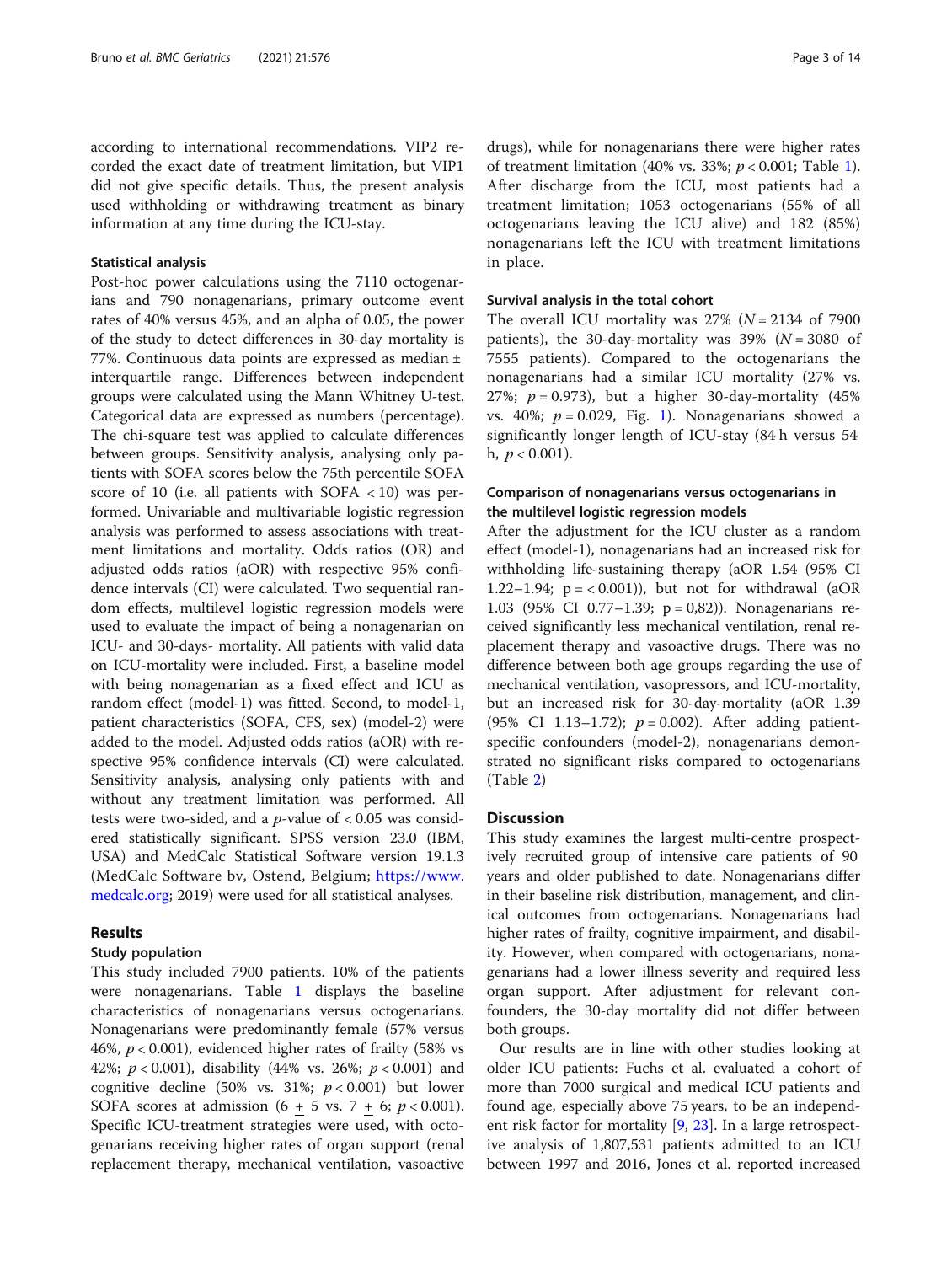|  |  |  | Table 1 Baseline characteristics in the total cohort, nonagenarians versus octogenarians |
|--|--|--|------------------------------------------------------------------------------------------|
|  |  |  |                                                                                          |

|                                            | nonagenarians | octogenarians | p-value |
|--------------------------------------------|---------------|---------------|---------|
|                                            | $n = 790$     | $n = 7110$    |         |
| Male sex n (%)                             | 339 (43%)     | 3812 (54%)    | < 0.001 |
| Age                                        |               |               |         |
| median $(\pm$ IQR)                         | 91 (90-93)    | 83 (81-86)    | < 0.001 |
| Frailty Score - CFS                        |               |               |         |
| median $(\pm$ IQR)                         | $5(4-6)$      | $4(3-6)$      | < 0.001 |
| Frailty (CFS $>$ 4) n (%)                  | 454 (58)      | 2962 (42)     | < 0.001 |
| ADL                                        |               |               |         |
| median $(\pm$ IQR)                         | $5(3-6)$      | $6(4-6)$      | < 0.001 |
| Disability (ADL ≤4)                        | 151 (44)      | 805 (26)      | < 0.001 |
| <b>IQCODE</b>                              |               |               |         |
| median $(\pm$ IQR)                         | $3.5(3-4)$    | $3.2(3-4)$    | < 0.001 |
| Cognitive Decline (IQCODE ≥3.5)            | 149 (50)      | 812 (31)      | < 0.001 |
| SOFA score                                 | $6(4-9)$      | $7(4-10)$     | < 0.001 |
| median $(\pm$ IQR)                         |               |               |         |
| ICU length of stay (hours)                 |               |               |         |
| median $(\pm$ IQR)                         | 84 (24-117)   | 54 (37-186)   | < 0.001 |
| Treatment withdrawn and/or withheld (%)    | 312 (40)      | 2302 (33)     | < 0.001 |
| NIV n (%)                                  | 168(21)       | 1794 (23)     | 0.03    |
| Intubation n (%)                           | 324 (41)      | 3685 (52)     | < 0.001 |
| Renal replacement therapy n (%)            | 33(4)         | 816 (12)      | < 0.001 |
| Vasoactive drugs n (%)                     | 414 (52)      | 4179 (59)     | 0.002   |
| Admission diagnosis n (%)                  |               |               | < 0.001 |
| Respiratory failure                        | 155 (20)      | 1745 (23)     |         |
| Circulatory failure                        | 136 (17)      | 968 (14)      |         |
| Combined circulatory & respiratory failure | 104(13)       | 825 (12)      |         |
| Sepsis                                     | 74 (9)        | 966 (14)      |         |
| Multitrauma w/o Head Injury                | 23(3)         | 128(2)        |         |
| Trauma with Head Injury                    | 18(2)         | 124(2)        |         |
| Head Injury                                | 29(4)         | 166(2)        |         |
| Intoxication                               | 1 (< 1)       | 36 (< 1)      |         |
| Cerebral Injury (Non-Traumatic)            | 38(5)         | 469 (7)       |         |
| <b>Emergency Surgery</b>                   | 91 (12)       | 817 (12)      |         |
| Other                                      | 91 (12)       | 866 (12)      |         |

CFS Clinical Frailty Scale, SOFA Sequential Organ Failure Assessment, ADL Activity of Daily Life measured with the Katz index, IQCODE Informant Questionnaire on COgnitive Decline in the Elderly, ICU Intensive Care Unit, NIV Non-Invasive Ventilation, SD Standard Deviation

mortality in patients older than 84 years, although they had a similar illness severity at ICU admission compared to younger patients [23]. Conversely, in a study evaluating 5882 patients after cardiac arrest, age alone was only a weak predictor of mortality [24]. In a recent study by Roedl et al., a survival rate of 46% with a good neurological outcome was reported for nonagenarians after cardiac arrest [11]. Recently, Druwé et al. performed a subgroup analysis on out-of-hospital cardiac arrests with a special interest in the resuscitation attempts in octogenarians: Most physicians considered cardiopulmonary resuscitation to be appropriate even in older patients with poor outcome perspectives [25]. Furthermore, in another study by Becker et al., the ICU mortality of nonagenarians was low at 30% and, importantly, the oneyear survival was 50%, indicating outcomes "better than expected" in nonagenarians  $[26]$ . Of note, the study by Becker et al. was a single-centre study, and the number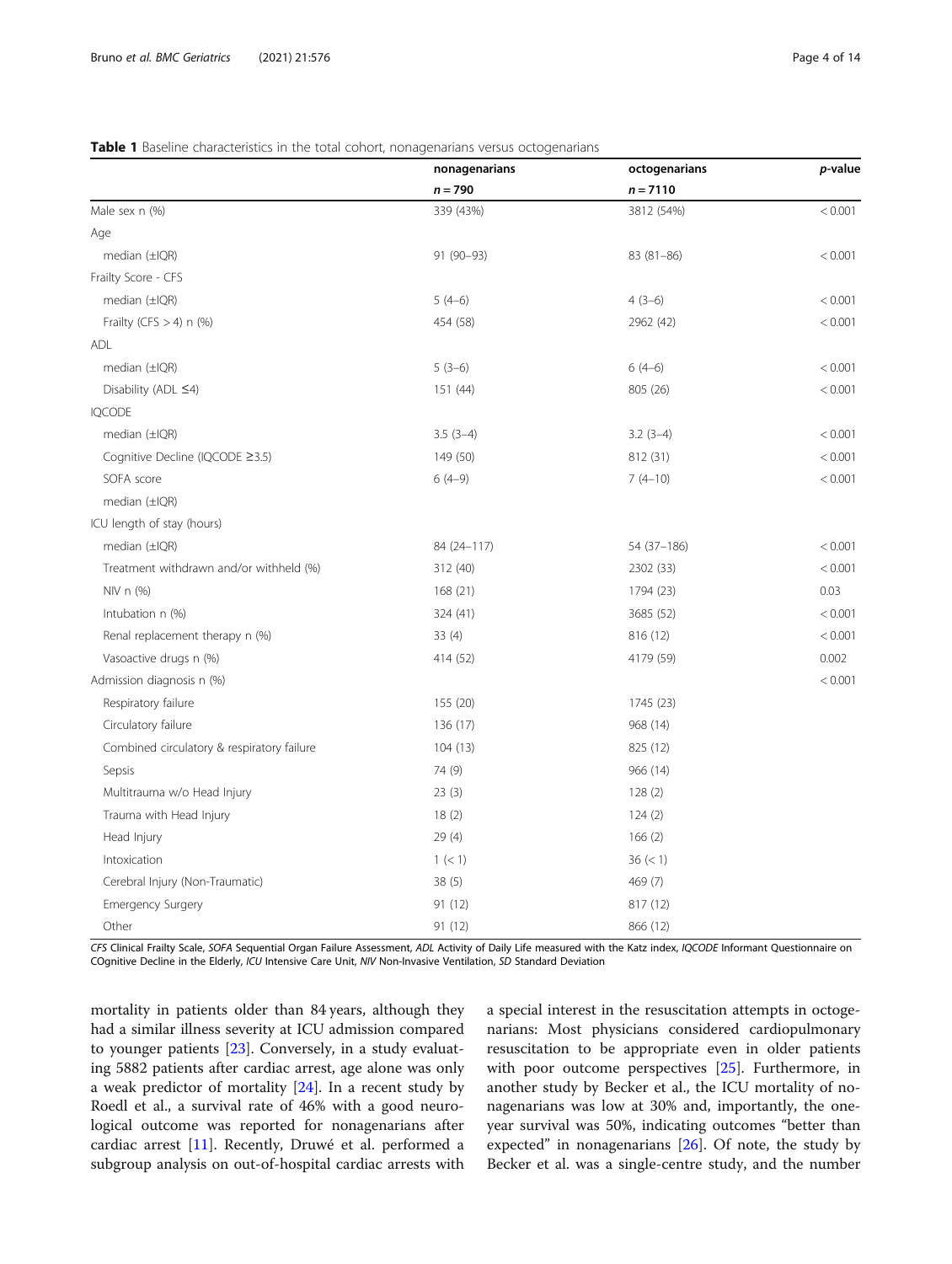

of patients who received vasoactive drugs was lower when compared to the patients in our multi-centre study. Therefore, we propose the higher mortality rates reported in the present study may be more representative of a "real-world scenario".

Demoule et al. performed a matched case-control study in 36 nonagenarians admitted to an ICU. They were matched according to sex with 72 controls: ICU admissions chosen from the 20- to 69-year age range. They found no differences in the reason for admission, but nonagenarians suffered significantly less from pre-existing co-morbidities. Advanced life-

support interventions were used equally. ICU and intra-hospital mortality, as well as the length of stay, did not differ significantly between nonagenarians and the control group [27]. Despite differences in the absolute length of stay, the trend of a shorter length of stay for older (nonagenarian) intensive care patients is consistent with previous studies [28].

Interestingly, being a nonagenarian was independently associated with the decision for withholding lifesustaining therapy, but not for withdrawing it. After adjustment for patient characteristics, nonagenarians evidenced no particular risk for treatment limitations

Table 2 Associations of primary exposure (being nonagenarian) with mortality and management strategies in a multilevel logistic regression model

|                        | octogenarians | nonagenarians | <i>p</i> -value | model-1                                                  | model-2                                                |
|------------------------|---------------|---------------|-----------------|----------------------------------------------------------|--------------------------------------------------------|
| Treatment withheld     | 27% (1945)    | 35% (279)     | < 0.001         | aOR 1.54<br>$(95\% \text{ CI } 1.22 - 1.94; p = 0.001)$  | aOR 0.95<br>$(95\% \text{ Cl } 0.67-1.36; p = 0.79)$   |
| Treatment withdrawn    | 14% (1026)    | 13% (102)     | 0.24            | aOR 1.03<br>$(95\% \text{ CI } 0.77-1.39; p = 0.82)$     | aOR 0.73<br>$(95\% \text{ CI } 0.48 - 1.10; p = 0.13)$ |
| <b>NIV</b>             | 25% (1794)    | 21% (168)     | 0.014           | aOR 0.79<br>$(95\% \text{ CI } 0.61-1.03; p = 0.08)$     | aOR 0.85<br>$(95\% \text{ Cl } 0.59-1.22; p = 0.36)$   |
| Mechanical Ventilation | 52% (3685)    | 41% (324)     | < 0.001         | aOR 0.72<br>$(95\% \text{ CI } 0.56-0.93; p = 0.01)$     | aOR 1.26<br>$(95\% \text{ CI } 0.85-1.87; p = 0.26)$   |
| <b>RRT</b>             | 11% (816)     | 4% (33)       | < 0.001         | aOR 0.32<br>$(95\% \text{ CI } 0.19-0.53; p = 0.001)$    | aOR 0.55<br>$(95\% \text{ CI } 0.28-1.08; p = 0.08)$   |
| Vasoactive drugs       | 59% (4179)    | 52% (414)     | < 0.001         | aOR 0.74<br>$(95\% \text{ CI } 0.58 - 0.95; p = 0.017)$  | aOR 0.90<br>$(95\% \text{ Cl } 0.60-1.35; p = 0.62)$   |
| 30d Mortality          | 40% (2743)    | 44% (337)     | 0.029           | aOR 1.39<br>$(95\% \text{ CI } 1.13 - 1.72); p = 0.002)$ | aOR 1.25<br>$(95\% \text{ Cl } 0.90-1.74; p = 0.19)$   |
| ICU-Mortality          | 27% (1921)    | 27% (213)     | 0.97            | aOR 1.10<br>$(95\% \text{ CI } 0.87-1.40); p = 0.43)$    | aOR 0.91<br>$(95\% \text{ CI } 0.63 - 1.32; p = 0.63)$ |

NIV Non-Invasive Ventilation, RRT renal replacement therapy, ICU Intensive Care Unit, aOR Adjusted Odds Ratio, 95% CI 95% Confidence Interval Model 1 - ICU cluster (the patient's individual ICU) as random effect

Model 2 - Model 1 plus patient level (SOFA, CFS, age, sex)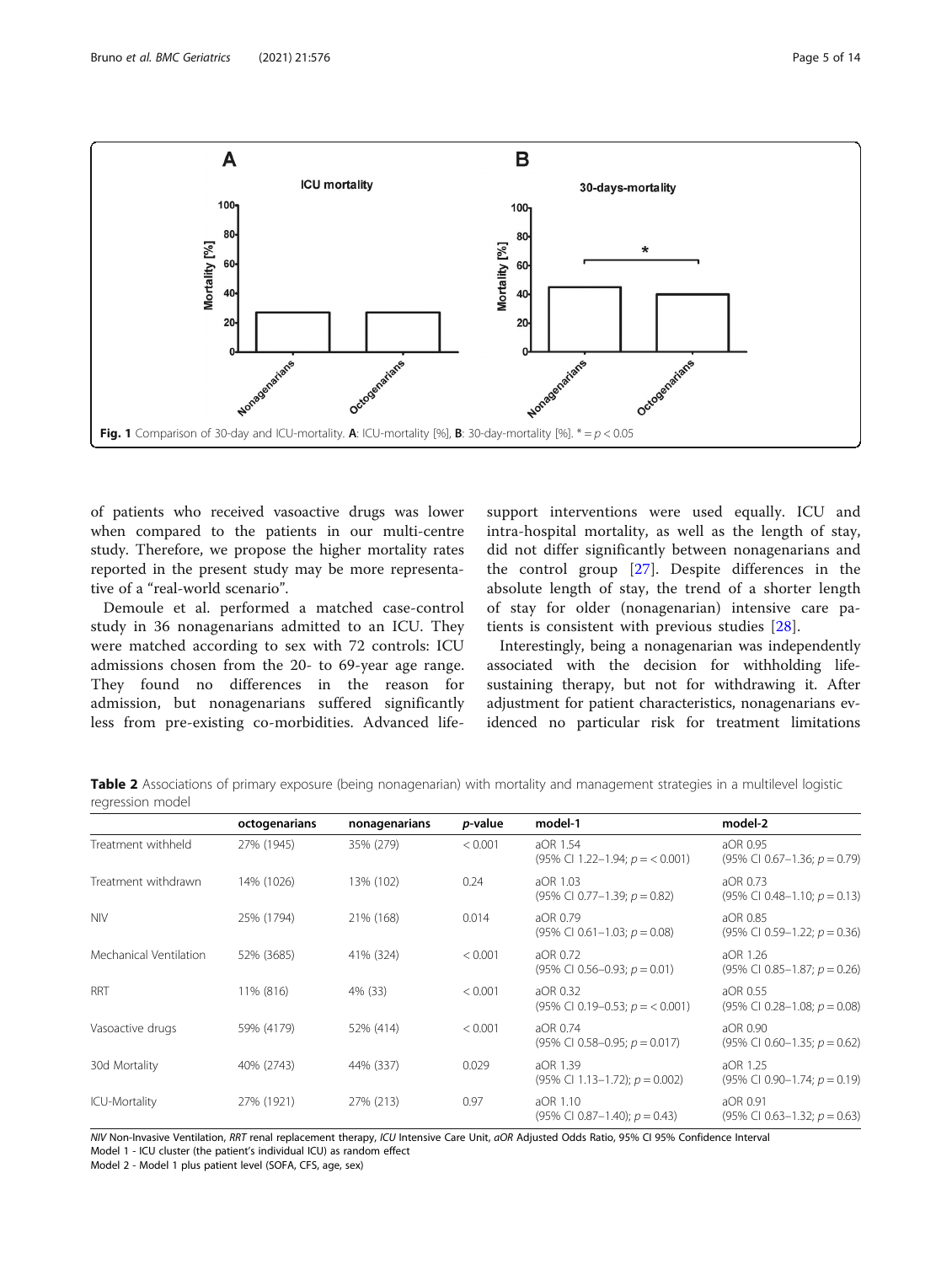compared to octogenarians. These findings contradict the usual expectation that physicians in general tend to be more reluctant to provide organ support to nonagenarians compared to similarly sick octogenarians. In nonagenarians, ICU re-triage should be emphasised: after an initial intensive care treatment for up to 48 h, patients should be critically evaluated in cooperation with their family and/ or carers and discharged to a normal ward for best-supportive care if further intensive care seems unethical, unjustified, or unlikely to improve outcomes. However, modern intensive care medicine is not limited to life-sustaining measures. Even beyond invasive ventilation, renal replacement therapy or cardiopulmonary resuscitation, intensive care medicine can provide valuable treatment for the patient, which might be intensified palliative therapy. Based on our data, being a nonagenarian does not represent a particular risk factor for adverse outcomes. Application of ICU re-triage could help to reduce the economic burden of ICU care in very old patients, in addition to unethical intensive care and distress caused to health care providers.

Mortality was similar between octogenarians and nonagenarians at ICU discharge and after 30 days. The long-term outcomes of the VIP2 study are awaited and will answer the question of whether this effect remains stable further over time.

An important limitation is, that we have no information about pre-ICU triage decisions, although this might be an important factor for the differences in disease illness scores and frailty between nonagenarians and octogenarians. Furthermore, this study only provides detailed information up to ICU-discharge and there was a significant rise in mortality during the 30 days after ICU-discharge, but we do not have detailed data on decisions made and developments during this period. Another limitation is that no a priori sample size calculation was made to detect a difference in the mortality between nonagenarians and octogenarians. Our post-hoc power calculation shows that the present study is likely underpowered for the primary outcome, and thus the reporting results that are at a higher risk of false positive results. However, this was counterbalanced by using a multilevel model to adjust for relevant confounders.

#### Conclusion

Nonagenarian ICU patients demonstrated higher rates of frailty but had less acute organ dysfunction than octogenarians. After adjustment for multiple relevant confounders, nonagenarians did not suffer from worse outcomes compared to octogenarian ICU patients. Rather than being a nonagenarian, the severity of illness, functional capacity – and of course the patients' will should guide triage decisions.

#### Acknowledgements

VIP-2-STUDY GROUP:

| Hospital | JIV | Name |
|----------|-----|------|
|          |     |      |

#### Austria

| Medical<br>University<br>Innsbruck    | Innsbruck | Division of Intensive Care<br>and Emergency Medicine,<br>Department of Internal<br>Medicine | Michael<br>Joannidis     |
|---------------------------------------|-----------|---------------------------------------------------------------------------------------------|--------------------------|
| Medical<br>University Graz            | Graz      | Allgemeine Medizin<br>Intensivstation                                                       | Philipp Eller            |
| Medical<br>University of<br>Innsbruck | Innsbruck | Department of Neurology,<br>Neurocritical Care Unit                                         | Raimund<br><b>Helbok</b> |
| Hospital of St.<br>John of God        | Wienna    | ICU B5                                                                                      | René<br>Schmutz          |

#### Belgium

| AZ Maria<br>Middelares Ghent        | Ghent       | Department of<br>Intensive Care | Joke Nollet            |
|-------------------------------------|-------------|---------------------------------|------------------------|
| OLVrouw Hospital<br>Aalst           | Aalst       | Department of<br>Intensive Care | Nikolaas de<br>Neve    |
| AZ Sint-Lucas                       | Ghent       | Department of<br>Intensive Care | Pieter De<br>Buysscher |
| <b>Ghent University</b><br>Hospital | Ghent       | Department of<br>Intensive Care | Sandra Oeyen           |
| AZ Sint-Blasius                     | Dendermonde | Department of<br>Intensive Care | Walter<br>Swinnen      |
|                                     |             |                                 |                        |

#### Croatia

| Clinical Hospital | Split | Institute for Intensive | Marijana |
|-------------------|-------|-------------------------|----------|
| Centre Split      |       | Medicine                | Mikačić  |

#### Denmark

| Bispebjerg Hospital                   |         | Copenhagen Intensiv Terapi Afsnit                      | Anders<br><b>Bastiansen</b> |
|---------------------------------------|---------|--------------------------------------------------------|-----------------------------|
| Regionshospitalet<br>Randers          | Randers | <b>ITA</b>                                             | Andreas<br>Husted           |
| Sygehus Lillebælt,<br>Kolding Sygehus | Kolding | Bedøvelse og<br>Intensiv                               | Bård F. S.<br>Dahle         |
| Aarhus University<br>Hospital         | Aarhus  | Intensive Care Fast                                    | Christine<br>Cramer         |
| Viborg Regional<br>Hospital           | Viborg  | Department of<br>Anaesthesiology<br>and Intensive Care | Christoffer<br>Sølling      |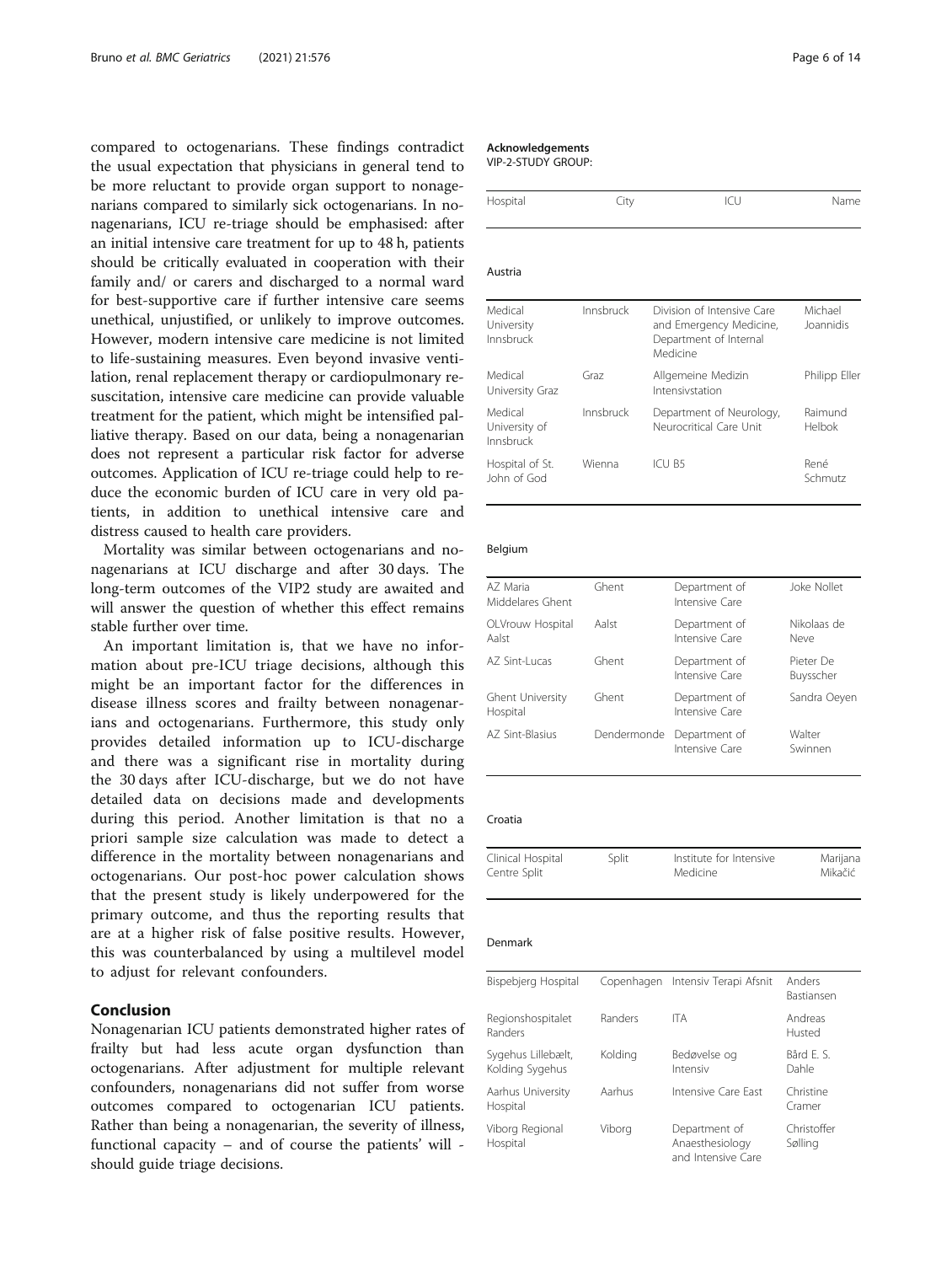| Nordsjællands<br>Hospital, University<br>of Copenhagen | Hillerød | Department of<br>Anaesthesiology and<br>Intensive Care | Dorthe Ørsnes                        |
|--------------------------------------------------------|----------|--------------------------------------------------------|--------------------------------------|
| Regions Hospital<br>Herning                            | Herning  | Intensiv Herning                                       | Jakob Edelberg<br>Thomsen            |
| Vejle                                                  | Veile    | A710 Vejle                                             | Jonas Juul<br>Pedersen               |
| Regionshospital<br>Nordjylland Hjørring                | Hjørring | Intensiv                                               | Mathilde<br>Hummelmose<br>Fnevoldsen |
| Aarhus University<br>Hospital                          | Aarhus   | Intensive Care North                                   | Thomas<br>Flkmann                    |

#### England

| Yeovil District<br>Hospital                                 | Yeovil        | Intensive Care<br>Unit                           | Agnieszka<br>Kubisz-Pudelko |
|-------------------------------------------------------------|---------------|--------------------------------------------------|-----------------------------|
| Peterborough City<br>Hospital                               | Petersborough | Critical Care Unit                               | Alan Pope                   |
| Oueen Elizabeth<br>Hospital                                 |               | Critical Care<br>Queen Elizabeth<br>Hospital     | Amy Collins                 |
| Croydon University<br>Hospital                              | Croydon       | Croydon<br>University<br>Hospital ITU            | Ashok S. Raj                |
| Royal Devon & Exeter<br>NHS Foundation<br>Trust             | Exeter        | Intensive Care<br>Unit                           | Carole Boulanger            |
| South Tyneside<br>District Hospital                         | South Shields | ITU                                              | Christian Frey              |
| Maidstone                                                   | Maidstone     | Intensive Care/<br>High<br>Dependency            | Ciaran Hart                 |
| University Hospital<br>Southampton                          | Southampton   | General Intensive<br>Care Unit                   | Clare Bolger                |
| St George's University<br>Hospitals NHS<br>Foundation trust | London        | Cardiothoracic<br>Intensive Care<br>Unit (CTICU) | Dominic Spray               |
| Norfolk and Norwich<br>University Hospital                  | Norwich       | Critical care<br>complex                         | Georgina Randell            |
| Royal Free Hospital<br>NHS Foundation<br>Trust              | London        | ICU 4                                            | Helder Filipe               |
| Royal Liverpool<br>University Hospital                      | Liverpool     | Intensive care                                   | Ingeborg D<br>Welters       |
| Royal Hampshire<br>County Hospital                          | Winchester    | ICU                                              | Irina Grecu                 |
| St George's University<br>Hospitals NHS<br>Foundation trust | London        | Acute<br>Dependency<br>Unit                      | Jane Evans                  |
| Blackpool Victoria<br>Hospital                              | Blackpool     | General Critical<br>Care Unit                    | Jason Cupitt                |
| Worthing Hospital                                           | Worthing      | ICU                                              | Jenny Lord                  |
| James Cook<br>University Hospital                           | Midlesbrough  | ICU 2 and 2                                      | Jeremy Henning              |

## (Continued)

| 1                                                                  |                    |                                                |                               |
|--------------------------------------------------------------------|--------------------|------------------------------------------------|-------------------------------|
| Tunbridge Wells<br>Hospital                                        | Pembury            | Intensive care<br>unit                         | Joanne Jones                  |
| St George's University<br>Hospitals NHS<br>Foundation trust        | London             | Neuro Intensive<br>Care                        | Jonathan Ball                 |
| James Paget<br>University Hospital                                 | Norfolk            | <b>ICU/HDU</b>                                 | Julie North                   |
| Royal Papworth<br>Hospital NHS<br>Foundation Trust                 | Cambridge          | ICU                                            | Kiran Salaunkey               |
| Royal Sussex County<br>Hospital                                    | Brighton           | Level 7                                        | Laura Ortiz-Ruiz<br>De Gordoa |
| Salisbury                                                          | Salisbury          | Radnor                                         | Louise Bell                   |
| Royal Bolton Hospital                                              | Bolton             | Royal Bolton<br>CRITICAL CARE                  | Madhu<br>Balasubramaniam      |
| Chelsea and<br>Westminster Hospital                                | London             | Adult Intensive<br>Care Unit                   | Marcela<br>Vizcaychipi        |
| Countess of Chester<br>Hospital                                    | Chester            | Intensive Care<br>Unit                         | Maria Faulkner                |
| Hampshire Hospitals<br>Foundation Trust                            | Basingstoke        | Basingstoke and<br>North Hampshire<br>Hospital | McDonald<br>Mupudzi           |
| Hinchingbrooke<br>Hospital                                         | Huntingdon         | Critical Care                                  | Megan Lea-<br>Hagerty         |
| Russells Hall Hospital                                             | Dudley             | Intensive Care<br>Unit Russells Hall           | Michael Reay                  |
| Royal Cornwall<br>Hospital Trust                                   | Cornwall           | Critical Care Unit                             | Michael Spivey                |
| Northern Devon<br>Healthcare NHS Trust                             | Barnstaple         | North Devon<br>District Hospital               | Nicholas Love                 |
| Chesterfield Royal<br>Hospital                                     | Chesterfield       | Intensive Care<br>Unit                         | Nick Spittle Nick<br>Spittle  |
| Royal Bournemouth<br>Hospital                                      | Bournemouth        | Bournemouth<br>Critical Care Unit              | Nigel White                   |
| Dorset County                                                      | Dorchester         | <b>ICU DCH</b>                                 | Patricia Williams             |
| Surrey and Sussex<br>Healthcare NHS Trust                          | Redhill            | East Surrey<br>Hospital                        | Patrick Morgan                |
| Darent Valley                                                      | Dartford           | ICU                                            | Phillipa Wakefield            |
| Royal Surrey County<br>Hospital                                    | Guildford          | Royal Surrey                                   | Rachel Savine                 |
| Wirral University<br>Teaching Hospital                             | Birkenhead         | Critical care                                  | Reni Jacob                    |
| Musgrove Park<br>Hospital                                          | Taunton            | Critical care Unit                             | Richard Innes                 |
| Kent and Canterbury<br>Hospital                                    | Canterbury         | <b>K&amp;C ITU</b>                             | Ritoo Kapoor                  |
| West Suffolk NHS<br>Foundation Trust                               | Bury St<br>Edmunds | Critical Care                                  | Sally Humphreys               |
| QAH                                                                | Portsmouth         | Dept Critical<br>Care OAH<br>(DCCQ)            | Steve Rose                    |
| Whiston Hospital                                                   | Liverpool          | Ward 4E                                        | Susan Dowling                 |
| St George's University London<br>Hospitals NHS<br>Foundation trust |                    | General Intensive<br>care                      | Susannah Leaver               |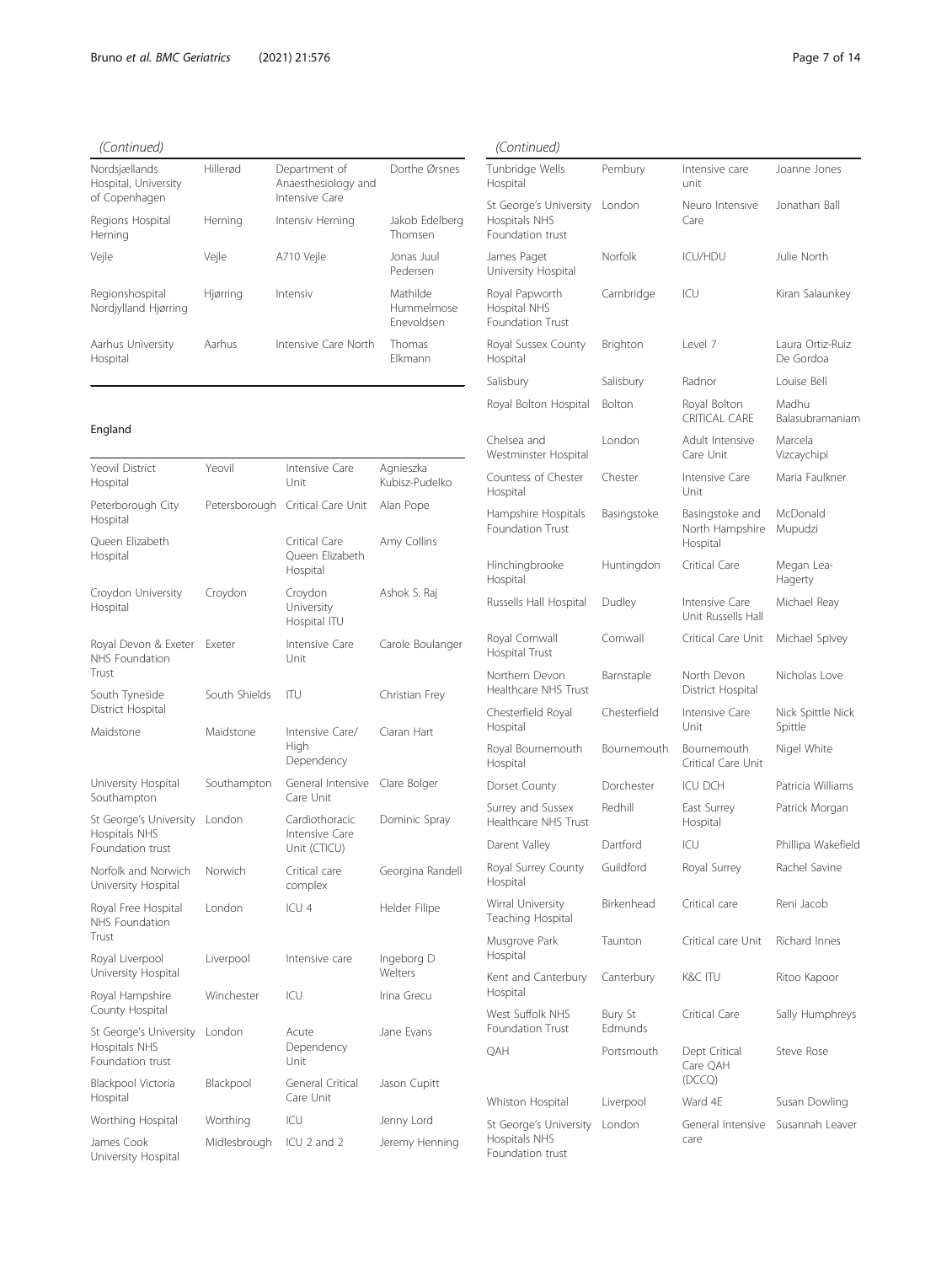| (Continued)                                                   |                     |                              |                     |
|---------------------------------------------------------------|---------------------|------------------------------|---------------------|
| North Tees University<br>Hospital                             | Stockton on<br>Tees | Critical Care Unit           | Tarkeshwari<br>Mane |
| Bradford Teaching<br>Hospitals NHS<br><b>Foundation Trust</b> | <b>Bradford</b>     | Bradford Royal<br>Infirmary  | Tom Lawton          |
| Medway Maritime<br>Hospital                                   | Medway              | Adult Intensive<br>Care Unit | Vongayi Ogbeide     |
| University Hospital<br>I ewisham                              | Lewisham            | <b>ICU/HDU</b><br>I ewisham  | Wagas Khalig        |
| St Richards Hospital                                          | Chichester          | Itchenor                     | Yolanda Baird       |

#### France

| CH Francois<br>Mitterand                 | Pau                            | Reanimation polyvalente                                  | Antoine<br>Romen            |
|------------------------------------------|--------------------------------|----------------------------------------------------------|-----------------------------|
| Hôpital Privé<br>Claude Galien           | Quincy<br>sous<br>Sénart       | Polyvalente                                              | Arnaud<br>Galbois           |
| Saint Antoine                            | Paris                          | Medecine Intensive<br>Reanimation                        | Bertrand<br>Guidet          |
| Germon and<br>Gauthier                   | Béthune                        | Médecine Intensive<br>Réanimation                        | Christophe<br>Vinsonneau    |
| Hôpital Ambroise<br>Paré                 | Boulogne<br><b>Billancourt</b> | Medecine Intensive<br>Reanimation                        | Cyril<br>Charron            |
| CH Dr. Schaffner                         | l ens                          | Reanimation polyvalente                                  | Didier<br>Thevenin          |
| Hopital Européen<br>Georges Pompidou     | Paris                          | Médecine Intensive<br>Réanimation                        | Emmanuel<br>Guerot          |
| CHU de Besançon                          | Besançon                       | Département de<br>Anesthésie Réanimation<br>Chirurgicale | Guillaume<br><b>Besch</b>   |
| Hôpital Cochin                           | Paris                          | Médecine Intensive<br>Réanimation                        | Guillaume<br>Savary         |
| Victor Dupouy                            | Argenteuil                     | Service de Réanimation<br>Polyvalente et USC             | Hervé<br>Mentec             |
| Centre Hospitalier<br>Général            | Cambrai                        | Réanimation polyvalente                                  | Jean-Luc<br>Chagnon         |
| Dieppe General<br>Hospital               | Dieppe                         | Médecine Intensive<br>Réanimation                        | Jean-<br>Philippe<br>Rigaud |
| CHU Dijon<br>Bourgogne                   | Dijon                          | Medecine intensive-<br>Réanimation                       | Jean-Pierre<br>Quenot       |
| CH Bigorre                               | Tarbes                         | service de réanimation<br>polyvalente                    | Jeremy<br>Castanera         |
| CH de Charleville-<br>Mézières           | Charleville-<br>Mezieres       | Medecine Intensive<br>Reanimation                        | Jérémy<br>Rosman            |
| <b>CHU</b> Amiens                        | Amiens                         | Reanimaiton medicale                                     | Julien<br>Maizel            |
| Groupe Hospitalier<br>Paris Saint Joseph | Paris                          | Réanimation polyvalente                                  | Kelly<br>Tiercelet          |
| CHU de Besançon                          | Besancon                       | Réanimation Médicale                                     | Lucie<br>Vettoretti         |

## (Continued)

| , __                                    |             |                                               |                            |
|-----------------------------------------|-------------|-----------------------------------------------|----------------------------|
| CH DAX                                  | Dax         | Réanimation polyvalente                       | Maud<br>Mousset<br>Hovaere |
| Louis Mourier                           | Colombes    | Réanimation médico-<br>chirurgicale           | Messika<br>Messika         |
| Tenon                                   | Paris       | Service de Réanimation<br>Médico Chirurgicale | Michel<br>Djibré           |
| Groupe Hospitalier<br>Sud Ile de France | Melun       | Département de médecine<br>intensive          | Nathalie<br>Rolin          |
| Clinique Du<br>Millenaire               | Montpellier | Reanimation Chirurugicale<br>II et III        | Philippe<br>Burtin         |
| Marne La Vallee                         | Jossigny    | Reanimation Polyvalente                       | Pierre<br>Garcon           |
| CHU Lille                               | l ille      | Critical Care Center                          | Saad Nseir                 |
| CHU de Caen                             | Caen        | Service de Réanimation<br>Médicale            | Xavier<br>Valette          |

## Germany

| Klinikum rechts der Isar<br>TU München                                                       | München              | Toxikologische<br>Intensivstation                                                        | Christian<br>Rabe          |
|----------------------------------------------------------------------------------------------|----------------------|------------------------------------------------------------------------------------------|----------------------------|
| University Hospital Ulm                                                                      | Ulm                  | Anesthesiologic<br>Intensive Care<br>Department                                          | Eberhard<br>Barth          |
| Katholisches Krankenhaus<br>St. Johann Nepomuk                                               | Frfurt               | Klinik für Innere<br>Medizin II/<br>Kardiologie<br>und Internistische<br>Intensivmedizin | Henning<br>Ebelt           |
| Klinikum rechts der Isar,<br>School of Medicine,<br><b>Technical University</b><br>of Munich | München              | Intensivstation<br>IS2/L2a                                                               | Kristina<br>Fuest          |
| Jena University Hospital,<br>Department of Internal<br>Medicine I                            | Jena                 | Internistische<br>Intensivstation                                                        | Marcus<br>Franz            |
| West German Heart<br>and Vascular Center<br>Essen (WHGZ)                                     | Essen                | <b>INTK</b>                                                                              | Michael<br>Horacek         |
| Universitätsmedizin der<br>Johannes Gutenberg-<br>Universität Mainz                          | Mainz                | Anästhesie-<br>Intensivstation                                                           | Michael<br>Schuster        |
| University Hospital<br>Frankfurt                                                             | Frankfurt<br>am Main | Department of<br>Anaesthesiology,<br>Intensive Care<br>Medicine and<br>Pain Therapy      | Patrick<br>Meybohm         |
| University Hospital<br>Düsseldorf                                                            | Düsseldorf           | MI1/2                                                                                    | Raphael<br>Romano<br>Bruno |
| Robert-Bosch-<br>Krankenhaus                                                                 | Stuttgart            | 1D                                                                                       | Sebastian<br>Allgäuer      |
| Heidelberg University<br>Hospital                                                            | Heidelberg           | Station 13 IOPIS                                                                         | Simon<br>Dubler            |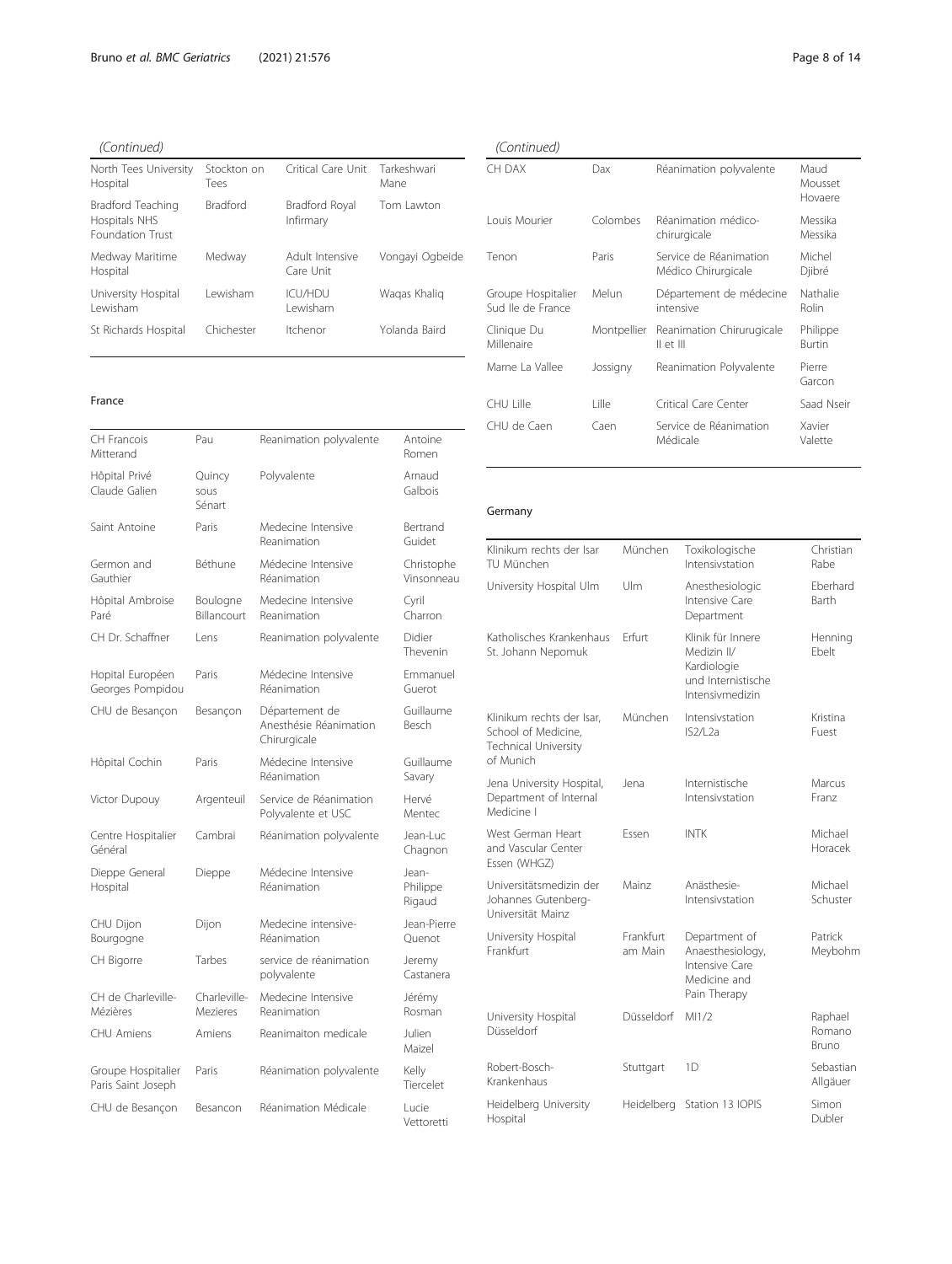| Klinikum rechts der Isar,<br>School of Medicine.<br>Technical University of<br>Munich | München           | Intensivstation<br>IS1 / M2b                                   | Stefan J<br>Schaller    |
|---------------------------------------------------------------------------------------|-------------------|----------------------------------------------------------------|-------------------------|
| University Hospital<br>Leipzig                                                        | Leipzig           | Department of<br>Anesthesiology and<br>Intensive Care Medicine | Stefan<br>Schering      |
| St Vincenz Hospital                                                                   | Limburg/<br>I ahn | Intensive care unit                                            | Stephan<br>Steiner      |
| Hannover Medical School                                                               | Hannover          | 44                                                             | Thorben<br><b>Dieck</b> |
| Universitätsklinikum<br>Knappschaftskrankenhaus<br>Bochum                             | Bochum            | Operative IBA                                                  | Tim<br>Rahmel           |
| Universitätsklinikum<br>Schleswig-Holstein                                            | Lübeck            | IKI 12a                                                        | Tobias<br>Graf          |

#### Greece

| Asklepieio Voulas                                                 | Athens                        | ICU                                                                                                                                          | Anastasia Koutsikou            |
|-------------------------------------------------------------------|-------------------------------|----------------------------------------------------------------------------------------------------------------------------------------------|--------------------------------|
| Xanthi General Hospital                                           | Xanthi                        | Xanthi ICU                                                                                                                                   | Aristeidis Vakalos             |
| Sismanoglio - Amallia<br>Fleming G. H                             | Marousi -<br>Athens<br>Attika | Sismanoglio                                                                                                                                  | Bogdan Raitsiou                |
| General Hospital Agios<br>Pavlos                                  | Thessaloniki                  | <b>ICU Agios</b><br>Pavlos                                                                                                                   | Elli Niki Flioni               |
| General Hospital of<br>Larissa                                    | Larissa                       | General ICU                                                                                                                                  | Evangelia Neou                 |
| Lamia General Hospita                                             | I amia                        | Lamia ICU                                                                                                                                    | Fotios Tsimpoukas              |
| University Hospital of<br>loannina                                | loannina                      | Intensive Care<br>Unit                                                                                                                       | Georgios<br>Papathanakos       |
| General Hospital of<br>Athens Korgialeneio<br>Mbenakejo Red Cross | Athens                        | ICU                                                                                                                                          | Giorgos Marinakis              |
| General Hospital of<br>Eleusis Thriassio                          | Eleusis                       | <b>ICU Latsio</b>                                                                                                                            | loannis<br>Koutsodimitropoulos |
| <b>KONSTANTOPOULEION</b><br><b>GEN. HOSPITAL</b>                  | Athens                        | General ICU                                                                                                                                  | Kounougeri<br>Aikaterini       |
| Sotiria Hospital                                                  | Athens                        | ICU 1st<br>Department<br>of Pulmonary<br>Medicine<br>Athens<br>Medical<br>School,<br>National and<br>Kapodistrian<br>University of<br>Athens | Nikoletta Rovina               |
| General Hospital of<br>Patra                                      | Achaia                        | ICU                                                                                                                                          | Stylliani Kourelea             |
| G Gennimatas Hospital<br>of Thessaloniki                          | Thessaloniki                  | ICU G<br><b>GENNIMATAS</b>                                                                                                                   | Polychronis<br>Tasioudis       |
| Agioi Anargiroi Hospital                                          | Athens                        | General ICU                                                                                                                                  | Vasijios Zidianakis            |
| Theagenio                                                         | Theassaloniki                 | Meth<br>Theagenio                                                                                                                            | Vryza Konstantinia             |

## (Continued)

| University General | Thessaloniki | Metha | Zoi Aidoni |  |
|--------------------|--------------|-------|------------|--|
| Hospital Ahepa     |              |       |            |  |

#### Ireland

| Mater Misericordiae<br>University Hospital | Dublin           | Department of Critical<br>Care Medicine | Brian Marsh                   |
|--------------------------------------------|------------------|-----------------------------------------|-------------------------------|
| University Hospital<br><b>Limerick</b>     | Limerick UHL ICU |                                         | Catherine<br>Motherway        |
| University Hospital<br>Galway              | Galway           | General ICU                             | Chris Read                    |
| St James's Hospital                        | Dublin           | ICU.                                    | Ignacio<br>Martin-<br>Loeches |

## Italy

| Arnas Ospedale Civico<br>De Christina Benfratelli |         | Palermo Terapia Intensiva<br>Polivalente Con Trauma<br>Center | Andrea<br>Neville<br>Cracchiolo |
|---------------------------------------------------|---------|---------------------------------------------------------------|---------------------------------|
| Istituto Ortopedico<br>Rizzoli                    | Bologna | <b>TIPO</b>                                                   | Aristide<br>Morigi              |
| San Giuseppe                                      | Empoli  | Terapia Intensiva                                             | Italo Calamai                   |
| Humanitas Reseach<br>Hospital                     | Milan   | General ICU                                                   | Stefania<br><b>Brusa</b>        |

#### Libya

| Al-Zawia University Hospital | Al-Zawia | ICU  | Ahmed Flhadi       |
|------------------------------|----------|------|--------------------|
| Alkhums Hospital             | Alkhums  | ICU. | Ahmed Tarek        |
| Elkhadra Hospital            | Tripoli  | ICU  | Ala Khaled         |
| Abo Selim Trauma Hospital    | Tripoli  | ICU  | Hazem Ahmed        |
| Tripoli Medical Center       | Tripoli  | CCU  | Wesal Ali Belkhair |
|                              |          |      |                    |

#### Netherland

| Medisch Spectrum<br>Twente             | Enschede  | Intensive Care<br>Center | Alexander D.<br>Cornet  |
|----------------------------------------|-----------|--------------------------|-------------------------|
| Erasmus Medical Center                 | Rotterdam | ICU adults               | Diederik<br>Gommers     |
| UMC Utrecht                            | Utrecht   | ICU departement          | Dylan de<br>Lange       |
| Albert Schweitzer<br><b>Ziekenhuis</b> | Dordrecht | ICU asz                  | Fva van<br><b>Boven</b> |
| Isala Hospital                         | Zwolle    | Intensive Care           | Jasper<br>Haringman     |
| Diakonessenhuis Utrecht                | Utrecht   | Intensive care           | Lenneke Haas            |
| Haga Ziekenhuis                        | The Hague | ICU                      |                         |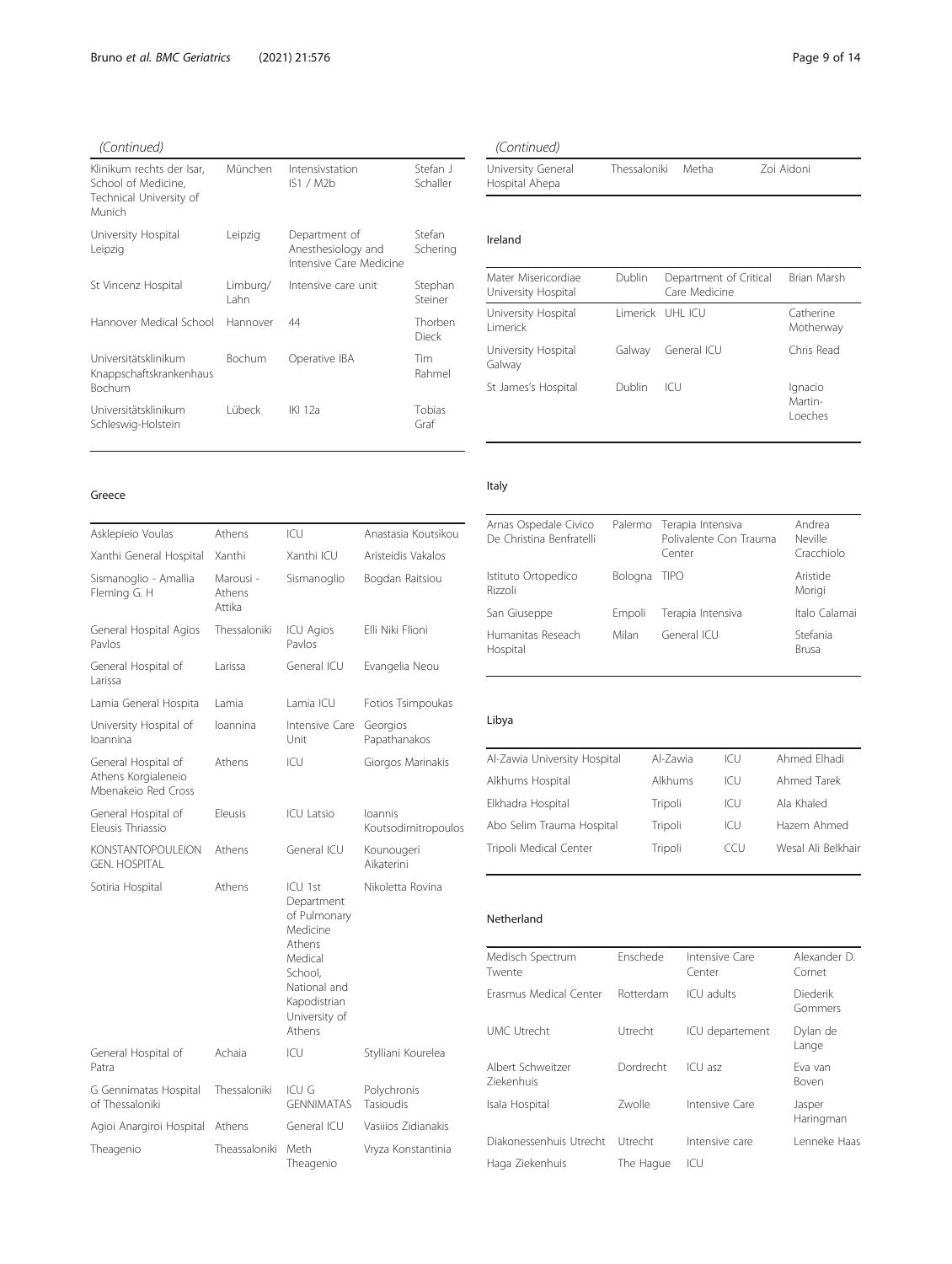|                                          |            |                                 | I ettie van<br>den Berg |
|------------------------------------------|------------|---------------------------------|-------------------------|
| Canisius Wilhelmina<br><b>Ziekenhuis</b> | Nijmegen   | C38                             | Oscar Hoiting           |
| Jeroen Bosch Ziekenhuis                  | Den Bosch  | IC JBZ                          | Peter de<br>Jager       |
| Medical Centre<br>Leeuwarden             | Leeuwarden | Department of<br>Intensive Care | Rik T.<br>Gerritsen     |
| Zuyderland Medical<br>Center             | Heerlen    | Zuyderland Heerlen              | Tom<br>Dormans          |
| University Medical<br>Center Groningen   | Groningen  | Department of<br>Critical Care  | Willem<br>Dieperink     |

#### Norway

| Førde Central<br>Hospital                           | Førde             | Department of<br><b>Emergency Medicine</b><br>and Inensive Care | Alena<br>Breidablik<br>Alena<br>Breidablik |
|-----------------------------------------------------|-------------------|-----------------------------------------------------------------|--------------------------------------------|
| Kongsberg                                           | Kongsberg         | Intensivavdelingen                                              | Anita<br>Slapgard                          |
| Sykehuset Østfold                                   | Grålum            | Intensiv                                                        | Anne-Karin<br>Rime                         |
| Sykehuset Telemark                                  | Skien             | Intensiv Skien                                                  | Bente<br>Jannestad                         |
| Haukeland University<br>Hospital                    | Bergen            | General ICU                                                     | Britt Sjøbøe                               |
| Ålesund                                             | Ålesund           | Medisinsk intensiv                                              | Fva Rice                                   |
| Ålesund hospital                                    | Ålesund           | Dept. Anesthesia and<br>Intensive Care, Surgical<br>ICU         | Finn H.<br>Andersen                        |
| Kristiansund sykehus<br>Helse Møre og<br>Romsdal HF | Kristiansund<br>N | Intensiv Kristiansund                                           | Hans Frank<br>Strietzel                    |
| Namsos Sykehus                                      | Namsos            | Intensivavdeling                                                | Jan Peter<br>Jensen                        |
| Haukeland University<br>Hospital                    | Bergen            | Medisinsk intensiv og<br>overvåkning (MIO)                      | Jørund<br>Langørgen                        |
| Oslo University<br>Hospital                         | Oslo              | Intensive Care section<br>Ullevaal                              | Kirsti Tøien                               |
| Stavanger University<br>Hospital                    | Stavanger         | Department of<br>Intensive Care                                 | Kristian<br>Strand                         |
| Haugesund sjukehus                                  | Haugesund         | Intensivavdelingen                                              | Michael Hahn                               |
| St Olavs University<br>Hospital                     | Oslo              | Hovedintensiv                                                   | Pål Klepstad                               |

#### Poland

| Szpital Wojewódzki w<br>Bełchatowie                                                                     |        | Bełchatów Oddział Intensywnej<br>Terapii                           | Aleksandra<br>Biernacka |
|---------------------------------------------------------------------------------------------------------|--------|--------------------------------------------------------------------|-------------------------|
| Heliodor Swiecicki<br>Clinical Hospital at the<br>Karol Marcinkowski<br>Medical University in<br>Poznan | Poznań | Anaesthesiology<br>intensive care and pain<br>treatment Department | Anna Kluzik             |

### (Continued)

| 1                                                                           |                   |                                                                                                                                    |                                   |
|-----------------------------------------------------------------------------|-------------------|------------------------------------------------------------------------------------------------------------------------------------|-----------------------------------|
| Szpital Wojewódzki w<br>Bełchatowie                                         | Bełchatów         | Oddział Intensywnej<br>Terapii                                                                                                     | Aleksandra<br>Biernacka           |
| University Hospital in<br>Zielona Góra                                      | Zielona<br>Góra   | Clinical Department od<br>Anesthesiology and<br>Intensiv Care                                                                      | Bartosz<br>Kudlinski              |
| Regional Teaching<br>Hospital                                               | Bielsko-<br>Biała | Department of<br>Anaesthesiology and<br>Intensive Care                                                                             | Dariusz<br>Maciejewski            |
| St. John Grande<br>Hospital                                                 | Kraków            | Oddział Anestezjologii i<br>Intensywnej Terapii                                                                                    | Dorota<br>Studzińska              |
| The John Paul II<br>Hospital                                                | Krakow            | Department of<br>Anesthesiology and<br>Intensive Care                                                                              | Hubert<br>Hymczak                 |
| Uniwersyteckie<br>Centrum Kliniczne w<br>Gdańsku                            | Gdańsk            | Klinika Anestezjologii i<br>Intensywnej Terapii                                                                                    | Jan<br>Stefaniak                  |
| Pomeranian Medical<br>University                                            | Szczecin          | Department of<br>Anesthesiology and<br>Intensive Care                                                                              | Joanna<br>Solek-<br>Pastuszka     |
| University Hospital in<br>Cracow                                            | Kraków            | Anaesthesiology and<br>Intensive Care Unit No.1                                                                                    | Joanna<br>Zorska                  |
| Regionalne Centrum<br>Zdrowia w Lubinie                                     | Lubin             | Oddział Anestezjologii i<br>Intensywnej Terapii                                                                                    | Katarzyna<br>Cwyl                 |
| University Clinical<br>Center Katowice                                      | Katowice          | Department of<br>Anaesthesiology and<br>Intensive Care - School<br>of Medicine in Katowice,<br>Medical University of<br>Silesia    | Lukasz J.<br>Krzych               |
| Teching Hospital No 2                                                       | Szczecin          | Department<br>Anaesthesiology<br>Intensive Therapy and<br>Acute Poisoning                                                          | Maciej<br>Zukowski                |
| 4th Military Hospital in<br>Wrocław                                         | Wrocław           | Anesthesia and Intensive<br>Care Unit                                                                                              | Małgorzata<br>Lipińska-<br>Gediga |
| Centrum Chorób Płuc                                                         | łódź              | Oddział Anestezjologii i<br>Intensywnej Terapii                                                                                    | Marek<br>Pietruszko               |
| The Dr. Wł. Biegański<br>Regional Specialist<br>Hospital in Łódź            | Łódź              | Department of<br>Anaesthesiology and<br>Intensive Therapy -<br>Centre for Artificial<br>Extracorporeal Kidney<br>and Liver Support | Mariusz<br>Piechota               |
| Central Clinical<br>Hospital CKD -<br>University Medical<br>College in Lodz | $1$ odz           | Anaesthesia and<br>Intensive Care Clinic                                                                                           | Marta Serwa                       |
| First Independent<br>Teaching Hospital No.<br>1                             | Lublin            | II Department of<br>Anesthesiology and<br>Intensive Care                                                                           | Miroslaw<br>Czuczwar              |
| Krakowski Szpital<br>Specjalistyczny im.<br>Jana Pawła II                   | Kraków            | Thoracic Anaesthesia<br>and Respiratory ICU                                                                                        | Mirosław<br>Ziętkiewicz           |
| Wroclaw Medical<br>University                                               | Wroclaw           | Department of<br>Anesthesiology and<br>Intensve Therapy                                                                            | Natalia<br>Kozera                 |
| Szpital św.Anny W<br>Miechowie                                              | Miechów           | Oddział Anestezjologii i<br>Intensywnej Terapii                                                                                    | Paweł<br>Nasiłowski               |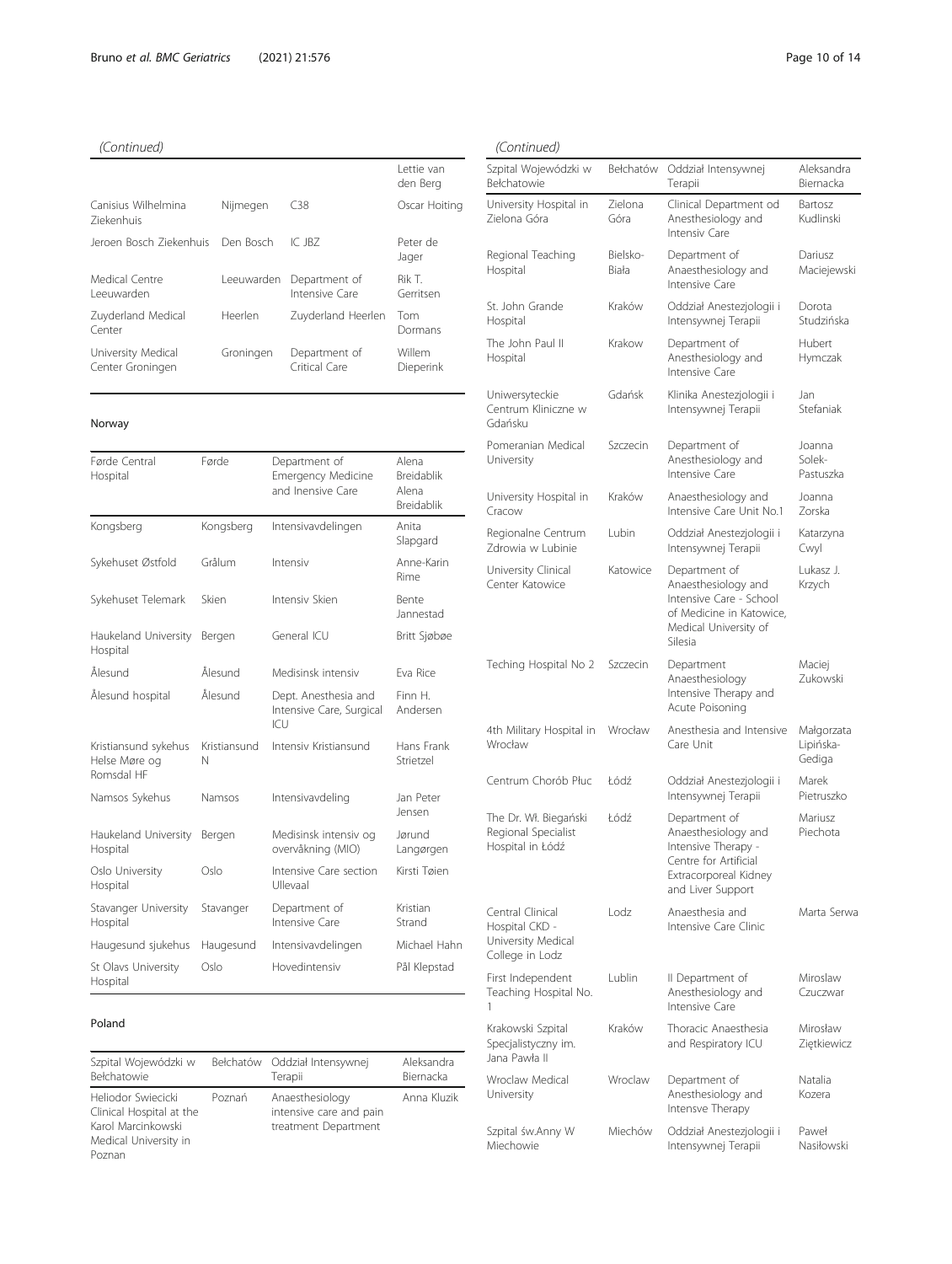| Szpital Wojewódzki w<br><b>Bełchatowie</b>              | Bełchatów | Oddział Intensywnej<br>Terapii                            | Aleksandra<br>Biernacka  |
|---------------------------------------------------------|-----------|-----------------------------------------------------------|--------------------------|
| University Hospital in<br>Krakow                        | Krakow    | <b>ICU Skawinska</b>                                      | Paweł<br>Sendur          |
| Infant Jesus Teaching<br>Hospital                       | Warsaw    | I Department of<br>Anaesthesiology and<br>Intensive Care  | Paweł<br><b>Zatorski</b> |
| Regional Hospital in<br>Bialystok                       | Bialystok | Department of<br>Anaesthesiology and<br>Intensive Care    | Piotr Galkin             |
| Opole University<br>Hospital                            | Opole     | Department of<br>Anesthesiology and<br>Intensive Care     | Ryszard<br>Gawda         |
| University Hospital in<br>Bialystok                     | Bialystok | Department of<br>Anaesthesiology and<br>Intensive Therapy | Urszula<br>Kościuczuk    |
| Dr Antoni Jurasz<br>University Hospital in<br>Bydgoszcz | Bydgoszcz | Department of<br>Anesthesia and Critical<br>Care          | Waldemar<br>Cyrankiewicz |
| Saint Lucas Hospital,<br>Konskie                        | Konskie   | Intensive Care<br>Department                              | Wojciech<br>Gola         |

#### Portugal.

| Centro Hospitalar do<br>Porto                     | Oporto    | Serviço de Cuidados<br>Intensivos 1        | Alexandre<br>Fernandes<br>Pinto     |
|---------------------------------------------------|-----------|--------------------------------------------|-------------------------------------|
| Hospital S. José, CHULC<br>FPF                    | Lisboa    | UCI Neurocríticos e<br>Trauma              | Ana<br>Margarida<br>Fernandes       |
| Hospital São Francisco<br>Xavier                  | I isbon   | Unidade Cuidados<br>Intensivos Polivalente | Ana Rita<br>Santos                  |
| Hospital da Luz                                   | Lisboa    | UCI Hospital da Luz                        | Cristina Sousa                      |
| Hospital de Viseu                                 | Viseu     | UCIP                                       | Inês Barros                         |
| Hospital Professor Doutor<br>Fernando Fonseca FPF | Amadora   | Servico de Medicina<br>Intensiva SMI       | Isabel Amorim<br>Ferreira           |
| Hospital Garcia de Orta -<br>HGO                  | Almada    | Serviço de Medicina<br>Intensiva           | Jacobo<br><b>Bacariza</b><br>Blanco |
| Hospital São Bernardo -<br>CH Setúbal             | Setúbal   | Servico de Cuidados<br>Intensivos          | João Teles<br>Carvalho              |
| Centro Hospitalar de Trás<br>Montes e Alto Douro  | Vila Real | Serviço de Medicina<br>Intensiva           | Jose Maia                           |
| Lusiadas Lisboa                                   | Lisboa    | UCI- Lusiadas                              | Nuno<br>Candeias                    |
| <b>CHMT-Abrantes</b>                              | Abrantes  | SMI                                        | Nuno Catorze                        |

#### Russia.

| Privolzhskiy District<br>Medical Center | Nizhniy | Department of<br>Novgorod Anesthesiology and Intensive<br>Care | Vladislav<br>Belskiy |
|-----------------------------------------|---------|----------------------------------------------------------------|----------------------|
|                                         |         |                                                                |                      |

#### Spain.

| Hospital De Bellvitge                            | Barcelona                    | UCI                                              | Africa Lores                    |
|--------------------------------------------------|------------------------------|--------------------------------------------------|---------------------------------|
| Hospital General<br>Universitario de<br>Albacete | Albacete                     | <b>UCI Polivalente</b>                           | Angela Prado<br>Mira            |
| Hospital Clinic of<br>Barcelona                  | Barcelona                    | Respiratory Intensive<br>Care Unit               | Catia Cilloniz                  |
| Hospital Universitario<br>Río Hortega            | Valladolid                   | UVI Polivalente y<br>Coronaria                   | David Perez-<br>Torres          |
| Universitario La Paz                             | Madrid                       | Surgical ICU                                     | <b>Fmilio</b><br>Maseda         |
| General Universitario<br>de Castellón            | Castellón                    | Servicio de Medicina<br>Intensiva                | Enver<br>Rodriguez              |
| Hospital Universitario<br>Río Hortega            | Valladolid                   | <b>UVI Neurocríticos</b><br>Trauma y<br>Ouemados | Estefania<br>Prol-Silva         |
| Hospital de Tortosa<br>Verge de la Cinta         | Tortosa                      | Servei de Medicina<br>Intensiva                  | Gaspar<br>Fixarch               |
| Parc Taulí                                       | Sabadell                     | Parc Taulí                                       | Gemma<br>Gomà                   |
| Clínico Universitario<br>de Valencia             | Valencia                     | Surgical Intensive<br>Care Unit                  | Gerardo<br>Aquilar              |
| Hospital Universitario<br>de Torrejon            | Torrejon de<br>Ardoz, Madrid | Intensive Care UNit                              | Gonzalo<br>Navarro<br>Velasco   |
| Hospital General de<br>Catalunya                 | Barcelona                    | <b>HGC</b>                                       | Marián<br>Irazábal<br>Jaimes    |
| Hospital Universitario<br>Sagrado Corazon        | Barcelona                    | Intensive Care Unit                              | Mercedes<br>Ibarz<br>Villamayor |
| Hospital reina Sofía                             | Murcia                       | Reina Sofía                                      | Noemí<br>I lamas<br>Fernández   |
| Complejo Hospitalario<br>de Segovia              | Segovia                      | ICU Segovia                                      | Patricia<br>Jimeno<br>Cubero    |
| Universitario de<br>Getafe                       | Getafe                       | Intensive Care and<br><b>Burn Unit</b>           | Sonia López-<br>Cuenca          |
| Germans Trias i Pujol<br>Hospital                | Badalona                     | General ICU                                      | Teresa<br>Tomasa                |
| Centralsjukhuset i<br>Karlstad                   | Karlstad                     | IVA                                              | Anders<br>Sjögvist              |

#### Sweden.

| Umeå University    | Umeå       | Department of Surgical<br>and Perioperative Sciences,<br>Anestesiology and<br>Intensive Care Medicine | Camilla<br><b>Brorsson</b> |
|--------------------|------------|-------------------------------------------------------------------------------------------------------|----------------------------|
| Vrinnevisjukhuset  | Norrköping | IVA Norrköping                                                                                        | Fredrik<br>Schiöler        |
| Sundsvall Hospital | Sundsvall  | Sundsvall ICU                                                                                         | Henrik<br>Westberg         |
| Blekingesjukhuset  | Karlskrona | Intensivvårdsavdelning 31                                                                             | Jessica<br>Nauska          |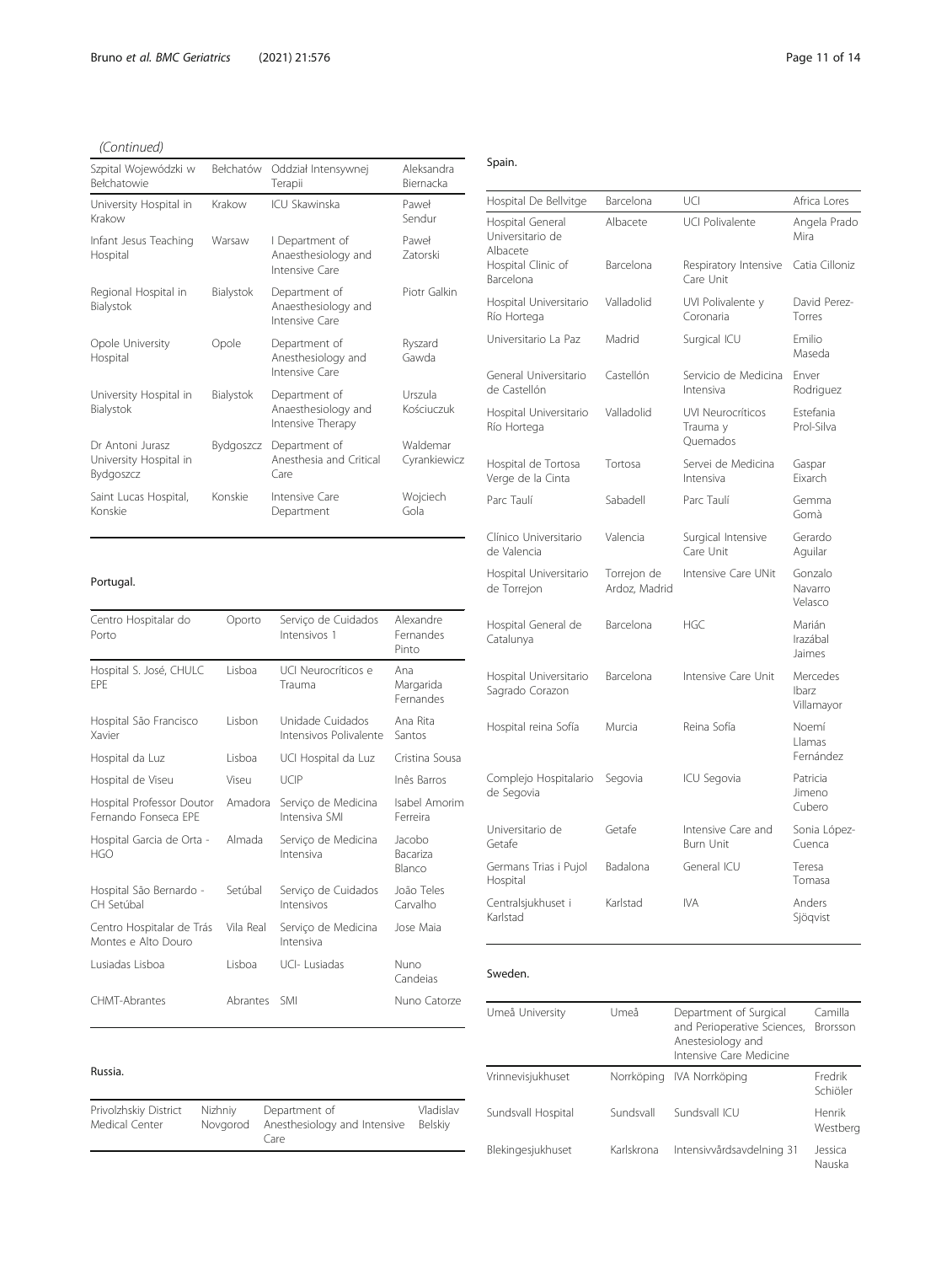| Umeå University                                                   | Umeå      | Department of Surgical<br>and Perioperative Sciences,<br>Anestesiology and<br>Intensive Care Medicine | Camilla<br>Brorsson           |
|-------------------------------------------------------------------|-----------|-------------------------------------------------------------------------------------------------------|-------------------------------|
| Alingsås Lasarett                                                 | Alingsås  | Intensivvårdsavdelningen                                                                              | Joakim<br>Sivik               |
| Västervikssjukhus                                                 | Västervik | IVA Västervikssjukhus                                                                                 | Johan<br><b>Berkius</b>       |
| Sahlgrenska University<br>Hospital/ Område 3/<br>Mölndals sjukhus | Göteborg  | IVA avd 227                                                                                           | Karin<br>Kleiven<br>Thiringer |
| Linköping University<br>Hospital                                  | Linköping | ICU Linköping                                                                                         | Lina De<br>Geer               |
| Linköping University<br>Hospital                                  | Linköping | Cardiothoracic Intensive<br>Care Unit                                                                 | Sten<br>Walther               |

#### Switzerland.

| Hopitaux Universitaires<br>de Genève | Geneva      | Adult Intensive Care Unit    | Filippo<br><b>Boroli</b> |
|--------------------------------------|-------------|------------------------------|--------------------------|
| University of Bern                   | <b>Bern</b> | Department of Intensive      | Joerg C.                 |
| Inselspital                          |             | Care Medicine                | Schefold                 |
| Fribourg Hospital                    | Friboura    | Intensive Care Unit          | l eila<br>Hergafi        |
| Centre Hospitalier                   |             | Lausanne Service de médecine | Philippe                 |
| Universitaire Vaudois                |             | intensive adulte             | Fckert                   |

#### Turkey.

| Ordu University Training and Research<br>Hospital |  | Ordu General<br> C | Ismail<br>Yıldız |
|---------------------------------------------------|--|--------------------|------------------|
|                                                   |  |                    |                  |

#### Ukraine.

| Dnipro Mechnikov Regional Clinical<br>Hospital                   | Dnipro        | Intensive Care<br>Unit of Polytrauma Yovenko | <b>Ihor</b>      |
|------------------------------------------------------------------|---------------|----------------------------------------------|------------------|
| European Wellness Academy,<br>Luhansk Regional Clinical Hospital | Luhansk ICU 1 |                                              | Yuriy<br>Nalapko |
| European Wellness Academy,<br>Luhansk Regional Clinical Hospital | Luhansk ICU 2 |                                              | Yuriy<br>Nalapko |

#### Wales.

| Glan Clwyd Hospital<br>Richard Pugh<br>Bodelwyddan<br>Critical Care |  |
|---------------------------------------------------------------------|--|
|---------------------------------------------------------------------|--|

#### Financial disclosure statement

No (industry) sponsorship has been received for this investigator-initiated study.

#### Authors' contributions

BW, RRB and CJ analysed the data and wrote the first draft of the manuscript. HF and BG and DL contributed to statistical analysis and improved the paper. MK and AB and AM and FA and AA and SF and MC and SC and LF and ML and JM and BM and RM SO and CÖ and BP and IS and WS and AV and XW and SL and CB and SW and JS and MJ and YN and ME JF and TZ gave guidance and improved the paper. All authors read and approved the final manuscript.

#### Authors' information

N/A

#### Funding

This study was endorsed by the ESICM. Free support for running the electronic database and was granted from the dep. of Epidemiology, University of Aarhus, Denmark. Financial support for creation of the e-CRF and maintenance of the database was possible from a grant (open project support) by Western Health region in Norway) 2018 who also funded the participating Norwegian ICUs. DRC Ile de France and URC Est helped conducting VIP2 in France. Open Access funding enabled and organized by Projekt DEAL.

#### Availability of data and materials

The anonymised data can be requested from the authors if required. The datasets analysed during the current study are not publicly available due to the different local institutional and/or licensing committees but are available from the corresponding author on reasonable request.

#### **Declarations**

#### Ethics approval and consent to participate

The primary competent ethics committee was the Ethics Committee of the University of Bergen, Norway. A study protocol was provided to participating centres. Every participating centre obtained ethics approval according to local legislation. A copy of the ethics approval was sent to the study coordinator before start of the study. Institutional research ethic board approval was obtained from each study site. This was a prerequisite for participation in the study. All methods were carried out in accordance with relevant guidelines and regulations. All experimental protocols were approved by the local institutional and/or licensing committees. Written informed consent was obtained of all included subjects, except for patients from VIP2 of sites where study inclusion was explicitly granted without written informed consent. The inclusion of deceased patients was strictly in accordance with the requirements of the local competent ethics committees. In most cases, the consent of the patient or the legal guardian was mandatory (see above). The studies conducted were observational studies. No examinations (e.g. blood sampling) or tissue sampling took place.

#### Consent for publication

The manuscript does not contain any individual person's data in any form.

#### Competing interests

The authors declare that they have no competing interests.

#### Author details

<sup>1</sup> Department of Cardiology, Pulmonary Diseases, and Vascular Medicine, Medical Faculty, Heinrich Heine University of Duesseldorf, Moorenstraße 5, 40225 Duesseldorf, Germany. <sup>2</sup>Department of Anaesthesiology, Perioperative Medicine and Intensive Care Medicine, Paracelsus Medical University, Salzburg, Austria. <sup>3</sup> Division of Cardiology, Department of Medicine, Karolinska Institutet, Karolinska University Hospital, Stockholm, Sweden. <sup>4</sup>Cardiovascular Research Institute Düsseldorf (CARID), Duesseldorf, Germany. <sup>5</sup>Service de Réanimation Médicale, Publique-Hôpital de Paris, Hôpital Saint-Antoine,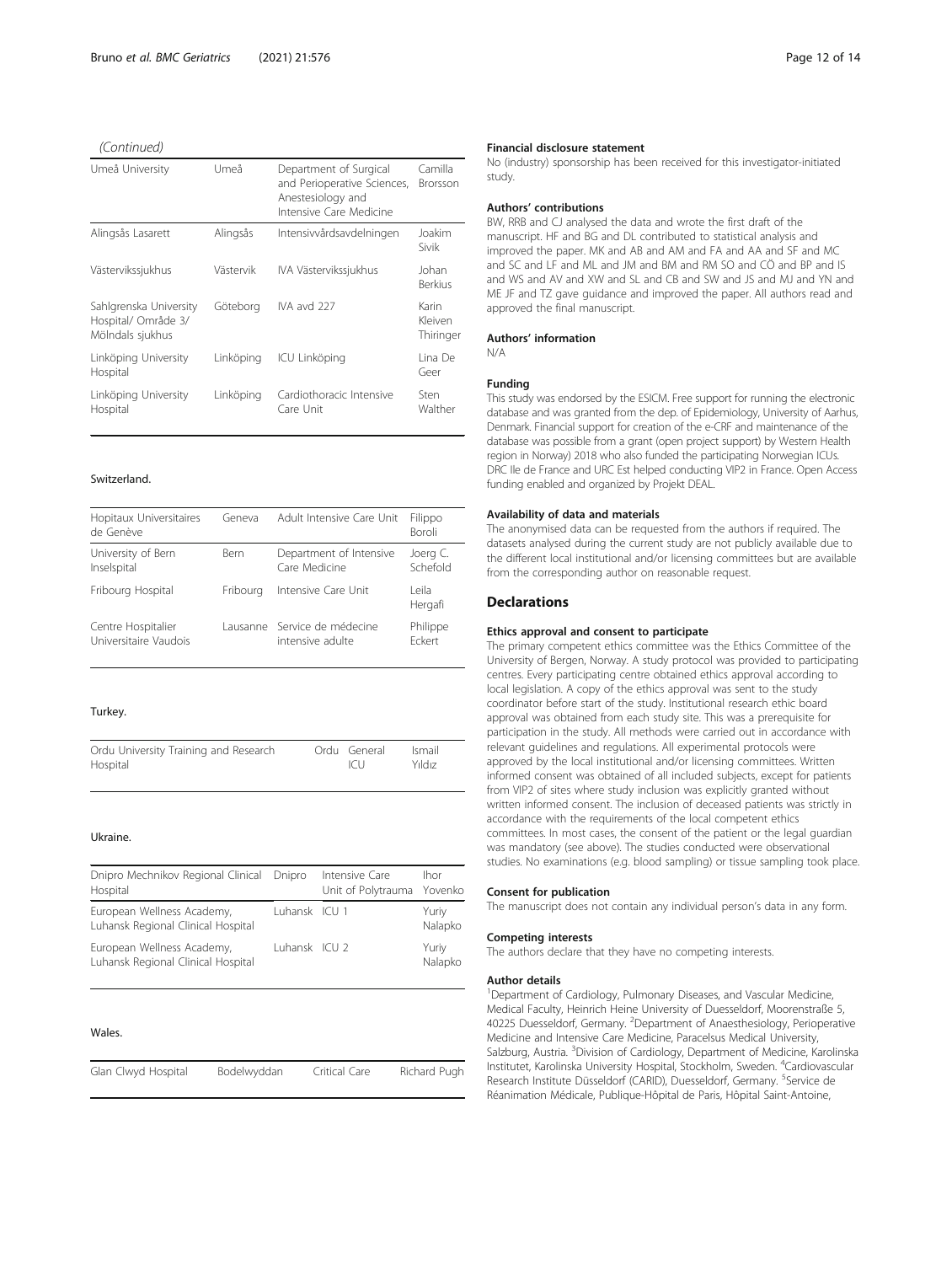F-75012 Paris, France. <sup>6</sup>Department of Rehabilitation Hospital Ancelle di Cremona, Cremona, Italy. <sup>7</sup>Geriatric Research Group, Brescia, Italy.<br><sup>8</sup>Denartment Of Anaesthesia and Intensive Care, Ålesund Hospita Department Of Anaesthesia and Intensive Care, Ålesund Hospital, Ålesund, Norway. <sup>9</sup>NTNU, Dep of Circulation and Medical Imaging, Trondheim, Norway. <sup>10</sup>Department of Intensive Care Medicine, CIBERes Corporacion Sanitaria Universitaria Parc Tauli, Barcelona, Spain. <sup>11</sup>Istituto di Ricerche Farmacologiche Mario Negri IRCCS, Ranica, BG, Italy. <sup>12</sup>Department of Anaesthesia, IRCCS Instituto Clínico Humanitas, Humanitas University, Milan, Italy. <sup>13</sup> Department of Anaesthesia and Intensive Care Medicine, Aarhus University Hospital, Aarhus, Denmark. 14Grande Ospedale Metropolitano Niguarda, Milan, Italy. 15Department of Cardiology, Paracelsus Medical University, Salzburg, Austria. <sup>16</sup>Mater Misericordiae University Hospital, Dublin, Ireland. 17Unidade de Cuidados Intensivos Neurocríticos e Trauma, Faculdade de Ciências Médicas de Lisboa, Hospital de São José, Centro Hospitalar Universitário de Lisboa Central, Nova Médical School, Lisbon, Portugal. <sup>18</sup>Department of Intensive Care, 1K12IC Ghent University Hospital, Ghent, Belgium. <sup>19</sup>Karolinska University Hospital, Solna, Sweden. <sup>20</sup>Department of Acute Medicine, Geneva University Hospitals, Geneva, Switzerland. <sup>21</sup> Department of Intensive Care Medicine, University Medical Center, University Utrecht, Utrecht, The Netherlands. <sup>22</sup>Intensive Care and Perioperative Medicine Division, Jagiellonian University Medical College, Kraków, Poland. <sup>23</sup>Kardinal Schwarzenberg Hospital, Schwarzach, Austria. <sup>24</sup>St George's University Hospital, London, UK.<sup>25</sup>Research Lead Critical Care Directorate St George's Hospital, London, UK. <sup>26</sup>NAHP Committee ESICM, Intensive Care Unit, Royal Devon & Exeter NHS Foundation Trust, Exeter, UK. <sup>27</sup>Linkoping University Hospital, Linkoping, Sweden.<sup>28</sup>Department of Intensive Care Medicine, Inselspital, Universitätsspital, University of Bern, Bern, Switzerland. 29Division of Intensive Care and Emergency Medicine, Department of Internal Medicine, Medical University Innsbruck, Innsbruck, Austria. 30European Wellness International, ICU, Luhansk, Ukraine. 31Alkhums Hospital, ICU, Tripoli, Libya. 32Department of Intensive Care, Aarhus University Hospital, Aarhus, Denmark. 33Intensive Care Unit General Hospital of Larissa, Larissa, Greece. <sup>34</sup>Sorbonne Universités, UPMC Univ Paris 06, UMR\_S 1136, Institut Pierre Louis d'Epidémiologie et de Santé Publique, F-75013 Paris, France. <sup>35</sup>INSERM, UMR S 1136, Institut Pierre Louis d'Epidémiologie et de Santé Publique, F-75013 Paris, France. <sup>36</sup>Department of Clinical Medicine, University of Bergen, Bergen, Norway. <sup>37</sup>Department of Anaestesia and Intensive Care, Haukeland University Hospital, Bergen, Norway.

#### Received: 13 January 2021 Accepted: 17 September 2021 Published online: 19 October 2021

#### References

- Kontis V, Bennett JE, Mathers CD, Li G, Foreman K, Ezzati M. Future life expectancy in 35 industrialised countries: projections with a Bayesian model ensemble. Lancet. 2017;389(10076):1323–35. [https://doi.org/10.1016/S0140-](https://doi.org/10.1016/S0140-6736(16)32381-9) [6736\(16\)32381-9](https://doi.org/10.1016/S0140-6736(16)32381-9).
- 2. Arenal JJ, de Teresa G, Tinoco C, Toledano M, Said A. Abdominal surgery in nonagenarians: short-term results. Surg Today. 2007;37(12):1064–7. [https://](https://doi.org/10.1007/s00595-007-3537-1) [doi.org/10.1007/s00595-007-3537-1](https://doi.org/10.1007/s00595-007-3537-1).
- Boumendil A, Somme D, Garrouste-Orgeas M, Guidet B. Should elderly patients be admitted to the intensive care unit? Intensive Care Med. 2007; 33(7):1252. <https://doi.org/10.1007/s00134-007-0621-3>.
- 4. Guidet B, de Lange DW, Flaatten H. Should this elderly patient be admitted to the ICU? Intensive Care Med. 2018;44(11):1926–8.
- 5. Flaatten H, Garrouste-Orgeas M. The very old ICU patient: a never-ending story. Intensive Care Med. 2015;41(11):1996–8. [https://doi.org/10.1007/](https://doi.org/10.1007/s00134-015-4052-2) [s00134-015-4052-2.](https://doi.org/10.1007/s00134-015-4052-2)
- 6. Guidet B, Leblanc G, Simon T, Woimant M, Quenot JP, Ganansia O, et al. Effect of systematic intensive care unit triage on long-term mortality among critically ill elderly patients in France: a randomized clinical trial. JAMA. 2017;318(15):1450–9. [https://doi.org/10.1001/jama.201](https://doi.org/10.1001/jama.2017.13889) [7.13889.](https://doi.org/10.1001/jama.2017.13889)
- 7. Chin-Yee N, D'Egidio G, Thavorn K, Heyland D, Kyeremanteng K. Cost analysis of the very elderly admitted to intensive care units. Crit Care. 2017; 21(1):109. <https://doi.org/10.1186/s13054-017-1689-y>.
- Ihra GC, Lehberger J, Hochrieser H, Bauer P, Schmutz R, Metnitz B, et al. Development of demographics and outcome of very old critically ill patients admitted to intensive care units. Intensive Care Med. 2012;38(4): 620–6. [https://doi.org/10.1007/s00134-012-2474-7.](https://doi.org/10.1007/s00134-012-2474-7)
- 9. Fuchs L, Chronaki CE, Park S, Novack V, Baumfeld Y, Scott D, et al. ICU admission characteristics and mortality rates among elderly and very elderly
- patients. Intensive Care Med. 2012;38(10):1654–61. [https://doi.org/10.1007/](https://doi.org/10.1007/s00134-012-2629-6) [s00134-012-2629-6.](https://doi.org/10.1007/s00134-012-2629-6) 10. Somme D, Maillet JM, Gisselbrecht M, Novara A, Ract C, Fagon JY. Critically
- ill old and the oldest-old patients in intensive care: short- and long-term outcomes. Intensive Care Med. 2003;29(12):2137–43. [https://doi.org/10.1007/](https://doi.org/10.1007/s00134-003-1929-2) [s00134-003-1929-2.](https://doi.org/10.1007/s00134-003-1929-2)
- 11. Roedl K, Jarczak D, Becker S, Fuhrmann V, Kluge S, Muller J. Long-term neurological outcomes in patients aged over 90 years who are admitted to the intensive care unit following cardiac arrest. Resuscitation. 2018;132:6–12. <https://doi.org/10.1016/j.resuscitation.2018.08.020>.
- 12. Le Gall JR, Neumann A, Hemery F, Bleriot JP, Fulgencio JP, Garrigues B, et al. Mortality prediction using SAPS II: an update for French intensive care units. Crit Care. 2005;9(6):R645–52. [https://doi.org/10.1186/cc3821.](https://doi.org/10.1186/cc3821)
- 13. Guidet B, de Lange DW, Boumendil A, Leaver S, Watson X, Boulanger C, et al. The contribution of frailty, cognition, activity of daily life and comorbidities on outcome in acutely admitted patients over 80 years in European ICUs: the VIP2 study. Intensive Care Med. 2019;132:6–12.
- 14. Flaatten H, De Lange DW, Morandi A, Andersen FH, Artigas A, Bertolini G, et al. The impact of frailty on ICU and 30-day mortality and the level of care in very elderly patients (>/= 80 years). Intensive Care Med. 2017;43(12): 1820–8. <https://doi.org/10.1007/s00134-017-4940-8>.
- 15. D'Agostino RB Jr. Propensity scores in cardiovascular research. Circulation. 2007;115(17):2340–3. [https://doi.org/10.1161/CIRCULATIONA](https://doi.org/10.1161/CIRCULATIONAHA.105.594952) [HA.105.594952.](https://doi.org/10.1161/CIRCULATIONAHA.105.594952)
- 16. Guidet B, Flaatten H, Boumendil A, Morandi A, Andersen FH, Artigas A, et al. Withholding or withdrawing of life-sustaining therapy in older adults (>/= 80 years) admitted to the intensive care unit. Intensive Care Med. 2018; 44(7):1027–38. [https://doi.org/10.1007/s00134-018-5196-7.](https://doi.org/10.1007/s00134-018-5196-7)
- 17. Muessig JM, Nia AM, Masyuk M, Lauten A, Sacher AL, Brenner T, et al. Clinical frailty scale (CFS) reliably stratifies octogenarians in German ICUs: a multicentre prospective cohort study. BMC Geriatr. 2018;18(1):162. [https://](https://doi.org/10.1186/s12877-018-0847-7) [doi.org/10.1186/s12877-018-0847-7.](https://doi.org/10.1186/s12877-018-0847-7)
- 18. Jung C, Wernly B, Muessig JM, Kelm M, Boumendil A, Morandi A, et al. A comparison of very old patients admitted to intensive care unit after acute versus elective surgery or intervention. J Crit Care. 2019;52:141–8. [https://](https://doi.org/10.1016/j.jcrc.2019.04.020) [doi.org/10.1016/j.jcrc.2019.04.020](https://doi.org/10.1016/j.jcrc.2019.04.020).
- 19. Rockwood K, Song X, MacKnight C, Bergman H, Hogan DB, McDowell I, et al. A global clinical measure of fitness and frailty in elderly people. CMAJ. 2005;173(5):489–95. [https://doi.org/10.1503/cmaj.050051.](https://doi.org/10.1503/cmaj.050051)
- 20. Jorm AF, Jacomb PA. The informant questionnaire on cognitive decline in the elderly (IQCODE): socio-demographic correlates, reliability, validity and some norms. Psychol Med. 1989;19(4):1015–22. [https://doi.org/10.1017/](https://doi.org/10.1017/S0033291700005742) [S0033291700005742.](https://doi.org/10.1017/S0033291700005742)
- 21. Katz S. Assessing self-maintenance: activities of daily living, mobility, and instrumental activities of daily living. J Am Geriatr Soc. 1983;31(12):721–7. <https://doi.org/10.1111/j.1532-5415.1983.tb03391.x>.
- 22. Evans DC, Cook CH, Christy JM, Murphy CV, Gerlach AT, Eiferman D, et al. Comorbidity-polypharmacy scoring facilitates outcome prediction in older trauma patients. J Am Geriatr Soc. 2012;60(8):1465–70. [https://doi.org/1](https://doi.org/10.1111/j.1532-5415.2012.04075.x) [0.1111/j.1532-5415.2012.04075.x.](https://doi.org/10.1111/j.1532-5415.2012.04075.x)
- 23. Jones A, Toft-Petersen AP, Shankar-Hari M, Harrison DA, Rowan KM. Demographic Shifts, Case Mix, Activity, and Outcome for Elderly Patients Admitted to Adult General ICUs in the United Kingdom, Wales, and Northern Ireland. Crit Care Med. 2020;48(4):466–74.
- 24. Kim C, Becker L, Eisenberg MS. Out-of-hospital cardiac arrest in octogenarians and nonagenarians. Arch Intern Med. 2000;160(22):3439–43. <https://doi.org/10.1001/archinte.160.22.3439>.
- 25. Druwe P, Benoit DD, Monsieurs KG, Gagg J, Nakahara S, Alpert EA, et al. Cardiopulmonary resuscitation in adults over 80: outcome and the perception of appropriateness by clinicians. J Am Geriatr Soc. 2020;68(1):39– 45. <https://doi.org/10.1111/jgs.16270>.
- 26. Becker S, Muller J, de Heer G, Braune S, Fuhrmann V, Kluge S. Clinical characteristics and outcome of very elderly patients >/=90 years in intensive care: a retrospective observational study. Ann Intensive Care. 2015; 5(1):53. [https://doi.org/10.1186/s13613-015-0097-1.](https://doi.org/10.1186/s13613-015-0097-1)
- 27. Demoule A, Cracco C, Lefort Y, Ray P, Derenne JP, Similowski T. Patients aged 90 years or older in the intensive care unit. J Gerontol A Biol Sci Med Sci. 2005;60(1):129–32. <https://doi.org/10.1093/gerona/60.1.129>.